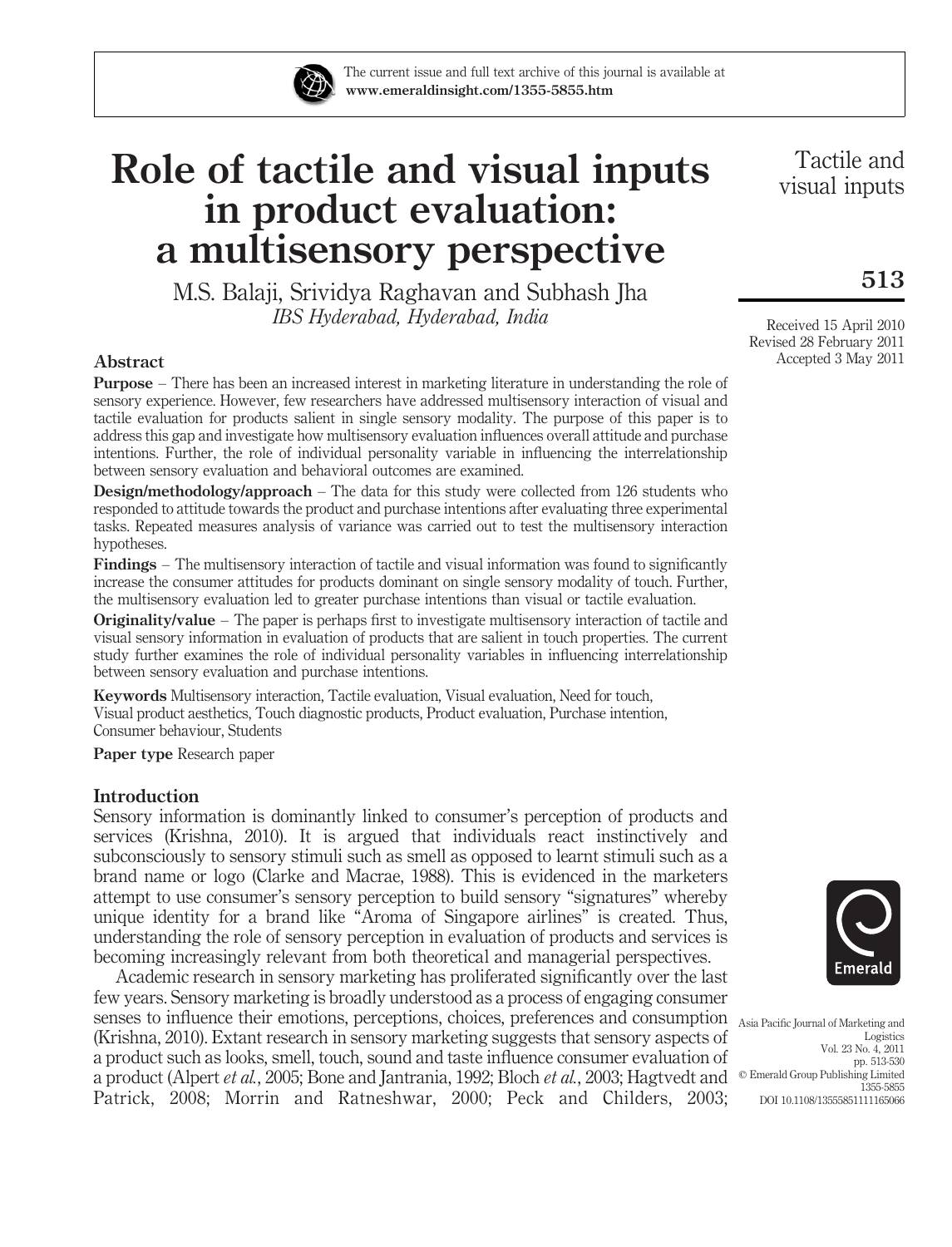Nowlis and Shiv, 2005), and affect behavior (e.g. impulse buying, more time spent at the store, longer stimulus viewing time, more dollars spent and greater in-store traffic).

Much of sensory marketing research has focused on studying the effects of individual sensory stimulus on a product's evaluation. For example, Peck and Childers (2003, 2006) contend that elements of touch affect consumer judgment, attitude and impulse buying behavior. In another study by Morrin and Ratneshwar (2000), ambient scent was found to increase consumers' stimulus viewing time and increase their recall and recognition of unfamiliar brands. However, often consumers are exposed to more than one sensory stimulus and evaluation is likely to be through multisensory modalities. Consider when purchasing a pen, an individual may process information from both tactile (grip) and visual (design) stimuli to arrive at a preference. As Calvert et al. (2004, p. xi) note:

[...] there can be no doubt that our senses are designed to function in concert and that our brains are organized to use the information they derive from their various sensory channels cooperatively in order to enhance the probability that objects and events will be detected rapidly, identified correctly, and responded to appropriately.

Vision and touch are dominant sensory experiences through which consumers often perceive products. Schifferstein and Cleiren (2005) in their study find that these sensory experiences are more detailed and enable individuals to be more certain about their judgment. Further, they indicate that visual along with tactile information dominate product experiences over other sensory stimuli such as smell and sound. Since product experience rarely involves just one sensory cue or type of information, the aim of this study is to examine the relative contributions of visual and tactile information when they are simultaneously presented as information cues. Interestingly, several prior studies that assessed the influence of multisensory inputs (visual and tactile) on consumer decision-making reported a one-way bias. For instance, Heller (1992) and Lederman et al. (1986) showed that when tactile and visual information are presented with each other, tactile information dominated visual information. In judging an object's size, shape or position, Ernst and Banks (2002) find that vision regularly dominates tactile perception as it provides more reliable estimates of task. These results suggest that individual modalities that are more appropriate in the task evaluation determine the extent to which vision or touch dominates. However, a growing body of research argues that individuals integrate multiple sensory experiences in a weighted approach (Bresciani et al., 2006; Ernst and Bülthoff, 2004) resulting in an additive and synergetic effect on memory. evaluation and behavior (Paivio, 2007). Our motivation here is to investigate whether tactile and visual information are integrated into participants' evaluation of a product, and how they may interact with each other when the product is salient on single sensory modality. In this paper, we focus on product evaluation which results from the combined effects of tactile and visual (multisensory) information.

#### Literature review

#### Importance of tactile information

There has been an increased interest in assessing the role of touch or haptic perception in consumer behavior (Citrin et al., 2003; Kim and Forsythe, 2008; Peck and Childers, 2003; Peck and Shu, 2009; Workman and Caldwell, 2007). The term "haptic perception" refers to aggregation of information by hand (Gibson, 1966). Touch is considered a near or "proximal" sense since it is the only sense which can be achieved by contact with skin,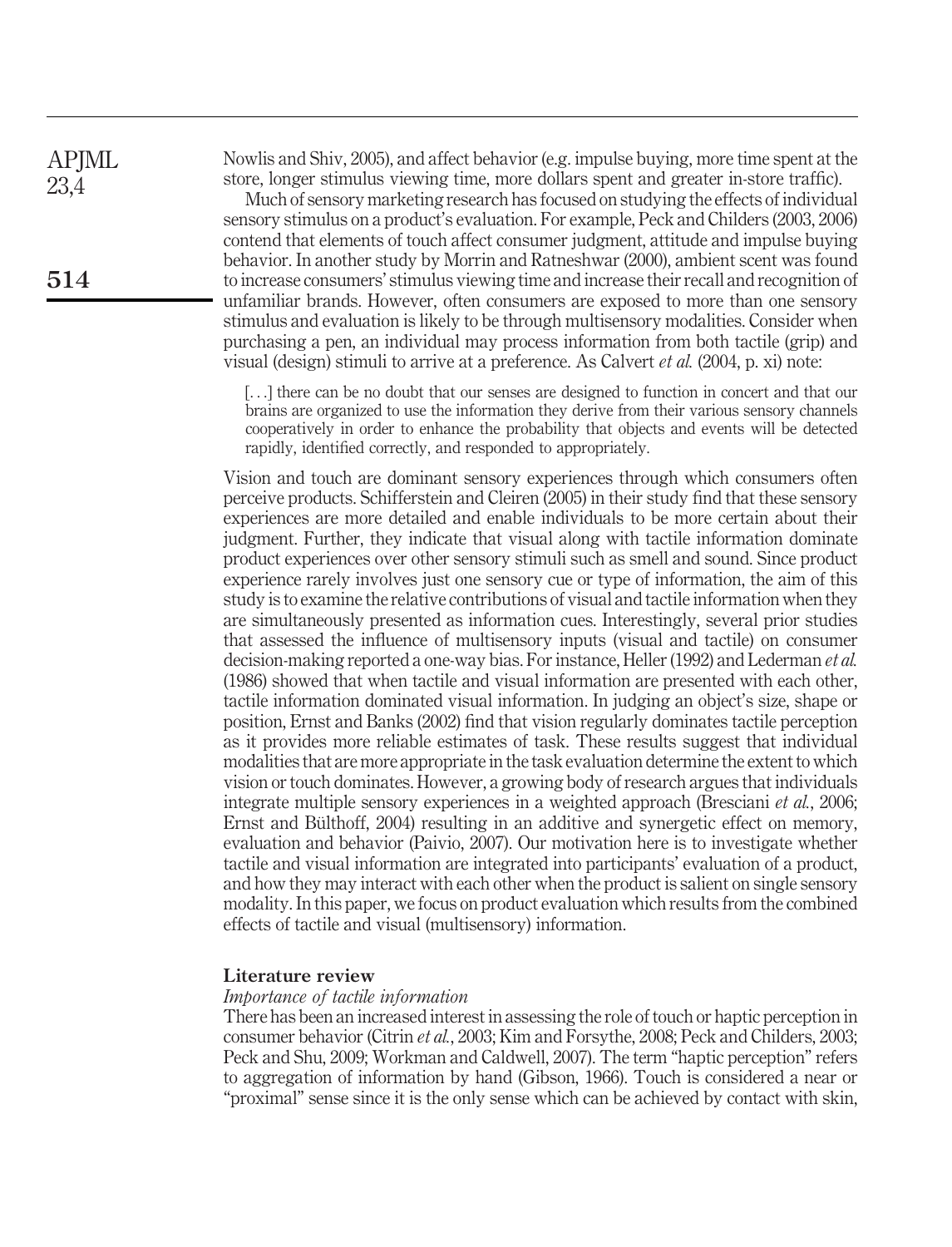unlike vision, smell, hearing and taste for which some medium exists between the sensory apparatus and the stimuli (Krishna, 2010). The taxonomy of touch includes utilitarian and hedonic touch. Utilitarian touch is used by consumers to either purchase or obtain haptic/non-haptic information about a product. Hedonic touch on the other hand is an end in itself where consumers touch a product for general exploration or for sensory experience.

Object orientation and touch. Recent research by McCabe and Nowlis (2003) has shown that touching products can influence consumer decision process for material or touch diagnostic products. These researchers posit and find that physical examination of material products increase their preference. What is more, consumers are more motivated to touch, pick-up and opt for these products in in-store environment than virtual environment. For instance, in study 1, the researchers report that 95.9 per cent of participants made a choice for material product in real condition, while the choice dropped to 86.2 per cent when the product was presented in pictorial format. In another study, Citrin *et al.* (2003) showed that for material objects, lack of tactile information had a negative impact on purchase intentions in internet. They argued that absence of touch cues can result in inaccurate product evaluations and this dissuades consumers from making online purchases. In a touch environment such as physical stores, however, consumers rely on sense of touch to make more accurate product judgments. Similarly, touch was found to increase the confidence in purchase behavior (Peck and Childers, 2003) and enhance product evaluation of high-quality products (Grohmann et al., 2007). Indeed, for some individuals, touching products can lead to increased affective response and positive effect on attitude and behavior (Peck and Wiggins, 2006). In addition, hedonic aspects of touch influence consumer decision even when product related information was not provided in the advertising contents. In a recent study, Peck and Shu (2009) showed that for both buyers and non-buyers, merely touching a product or imagining the touch experience can increase perceived ownership of the product. These results suggest that for material products, tactile information is necessary and contribute to their choice process.

Personality orientation and touch. Peck and Childers (2003, p. 431) state that individuals differ in their preference for haptic perception, or need for touch (NFT), which is defined as "preference for the extraction and utilization of information obtained through the haptic system". The authors conducted a series of seven studies to develop a valid and reliable scale for NFT. Based on individual's motivation and ability, Peck and Childers (2003) conceptualized NFT with two underlying dimensions of instrumental and autotelic touch. The instrumental touch refers to individual's goal-directed evaluation (utilitarian) of a product's performance. This dimension is motivation driven and corresponds to structural elements of the product such as texture, temperature and weight, and form and steadiness (Hultén *et al.*, 2009). Contrarily, the autotelic dimension is related to hedonic aspects of touch such as seeking fun, arousal and excitement. The autotelic touch captures the sensory aspects of touch that are elicited by psychological reactions. Peck and Childers (2003) reported that individuals high in NFT preferred direct experience and showed increased confidence in their judgment for products salient on haptic properties. In contrast, for low NFT individuals, no difference in judgment confidence was observed across touch vs no-touch environments as they rely on non-haptic sensory modalities for product evaluation. In particular, individuals low in autotelic NFT are significantly affected by non-diagnostic haptic cues and elicit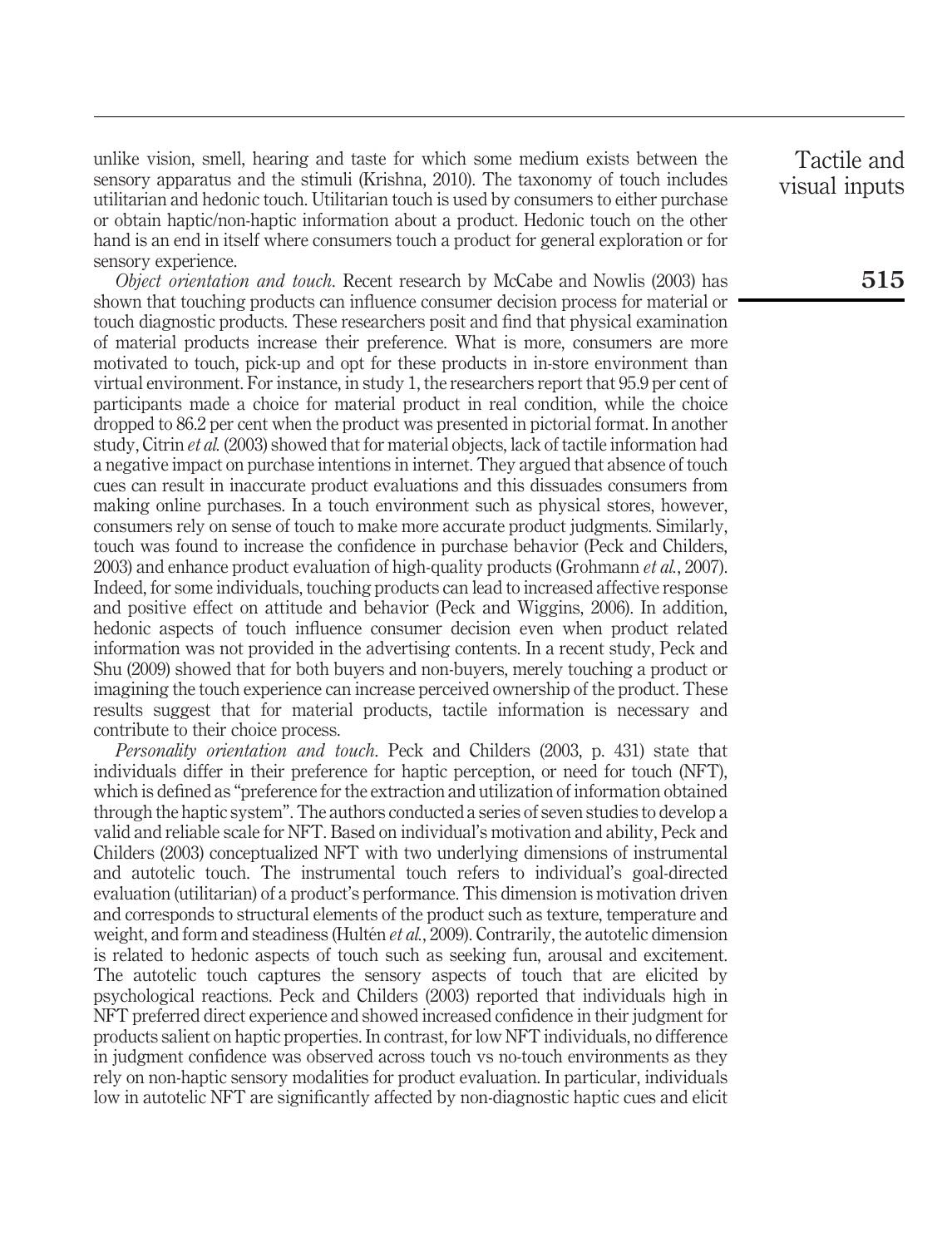negative product quality evaluations on touching products (Krishna and Morrin, 2008). These results suggest that individual differences in NFT should be considered in product evaluation and choice.

#### Importance of visual information

Visual information is a very effective way to obtain an individual's attention. Unlike tactile information for which the customer must make an effort, visual information is ambient (Elder et al., 2010). Research on visual information in consumer behavior has predominantly focused on visual aesthetic experience (Bloch, 1995; Creusen and Schoormans, 2005; Crilly et al., 2004; Desmet and Hekkert, 2007; Venkatesh et al., 2010). Aesthetic experience refers to emotions and feelings derived from non-instrumental qualities of a product (Hirschman and Holbrook, 1982). These aesthetic responses are based on the product properties such as size, color, contrast, form, congruence, symmetry, proportion and prototypicality. Aesthetic products influence consumer choice by differentiating from competitors in a chaotic market. Further, they contain symbolic meaning by which consumers develop relationship with them (Bloch *et al.*, 2003).

Creusen and Schoormans (2005) indicated that aesthetic value is important and suggested that certain individuals preferred aesthetic value over functional utilities of a product in their product choice. Similarly, Veryzer (1993) examined the influence of aesthetic aspects of a product such as unity and proportion on the product evaluation and choice. The results of the study showed that product aesthetics had a significant impact on consumer choice across three product classes of microwave oven, suntan lotion and natural sound machine. This indicated that aesthetic value is pertinent in consumer choice across a range of product categories. In a study exploring the role of aesthetics in apparel evaluation, de Klerk and Lubbe (2004) proposed that aesthetic qualities to directly impact the consumer's satisfaction with a product.

Personality orientation and visual aesthetics. As presented earlier, product aesthetics play an important role in consumer decision-making process. Bloch et al. (2003) conducted a series of eight studies to identify and develop a scale to measure individual differences in centrality of visual product aesthetics (CVPA), defined as the importance of product aesthetics in consumer's choice. They identified three underlying dimensions of CVPA. One facet is the "personal and social value" of visual product aesthetics. This dimension refers to perceived value associated with superior product designs that improves the quality of life both at personal and at societal levels. The individual's affective reaction to a product design is identified as the "response" dimension of product aesthetics. The third dimension of visual product aesthetics is that of "acumen". It reflects an individual's ability for analyzing and assessing product designs. In addition, Bloch et al. (2003) showed that CVPA moderated the impact of product design on attitude towards product and purchase intentions. Individuals with high CVPA significantly evaluated high aesthetic products more favorably than low aesthetic products. Further, they were willing to pay a 20 per cent premium than low CVPA individuals for high aesthetic products. Mahlke (2004) found CVPA to moderate the relationship between perceived visual aesthetics and subjective feelings. For individuals with high CVPA, perceived aesthetics had a greater impact on valence  $(\beta_{\text{HighCVPA}} = 0.32, p < 0.01 \text{ vs } \beta_{\text{lowCVPA}} = 0.08, p > 0.05)$  than individuals with low CVPA. These results suggest that individuals vary in their degree to which visual aesthetics are important and that these differences influence aesthetic product choices.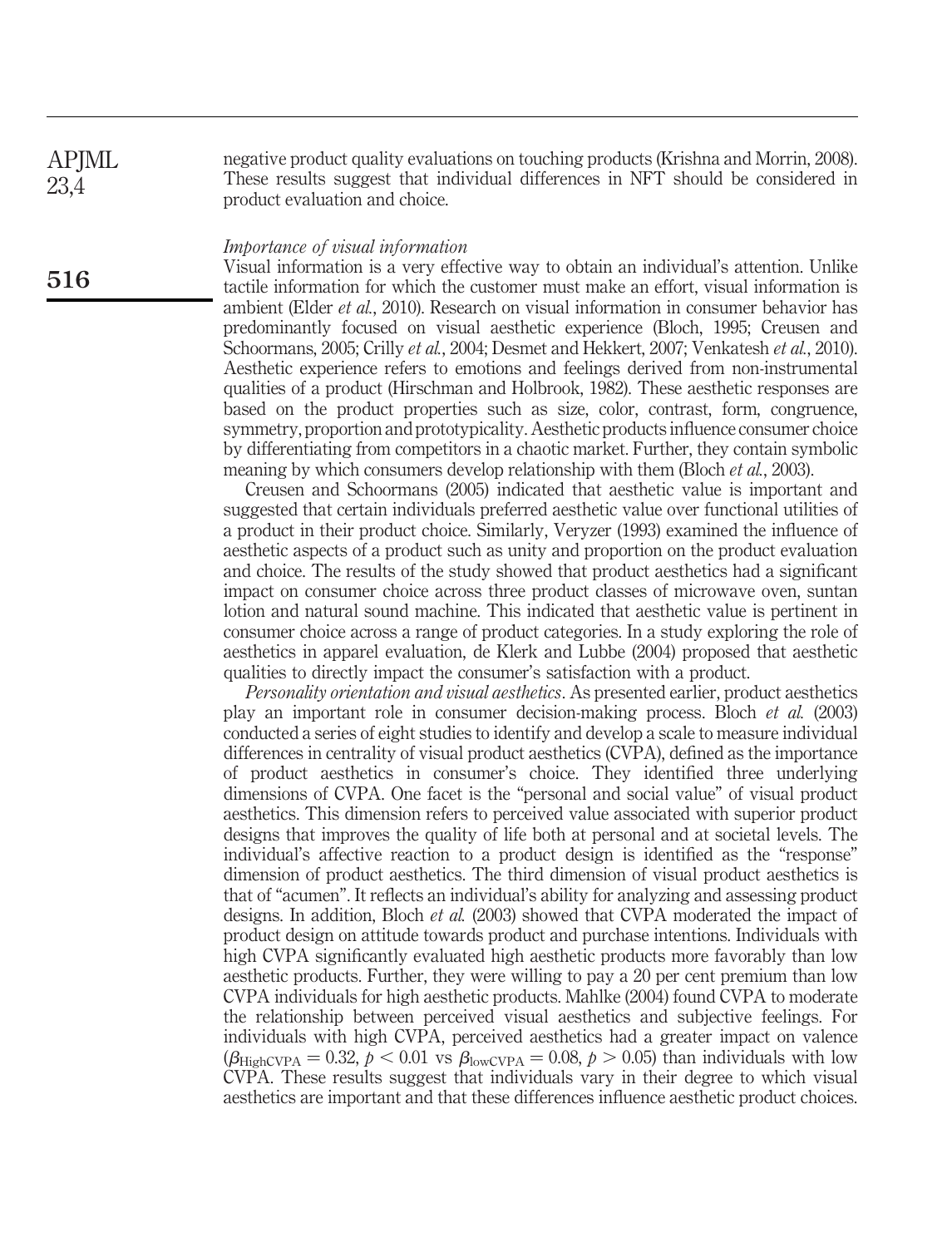#### Multi-sensory interactions: touch and vision

Researchers investigating evaluation of material products have not addressed the impact of visual inputs on tactile evaluation in product preferences. The focus has been so far on the role of tactile evaluation as touch is salient in acquiring relevant information for material products. However, it is known that often products/services appeal to a range of consumer senses (Gutman, 1988). For example, visually appealing color of apparel (product aesthetics) could instantiate consumers to perceive it softer (touch). Understanding how consumers process and evaluate multisensory – tactile and visual inputs is important as it could help marketers in designing an offering that leads to a preferred response from consumers.

In studying the role of visual and tactile information, Klatzky et al. (1993) conducted studies where respondents were asked to evaluate products that were kept in front of them so that they could see but choose to touch or not. The study examined the influence of object properties and difficulty levels on whether consumer touched the object for evaluation. The properties examined in some cases were material properties such as weight, hardness and roughness, while other properties were more geometric such as shape, size and so on. The difficulty levels were manipulated by providing comparison contexts such as relative size of grape vs a marble (difficult) or roughness of sandpaper vs silk (easy). This study showed that people do not touch if the difficulty level for evaluation was easy or when the diagnosticity was geometric. Touch was used only when object evaluation was difficult and involved material property. Hence, the researchers concluded that consumers would use a proximal and effortful sense such as touch only when visual sense which is distant and less effortful could not be used. However, the tendency to avoid using the touch sense when judgment is easy and unnecessary leads to vision-based perceptions more than touch-based perceptions.

Heller (1992) in his study reported an improved performance in a forced-choice task when both visual and tactile inputs were provided. It was proposed that this enhancement was due to visual information supporting tactile evaluation of an object. Visual information creates expectation for tactile experience and incongruities in visual-tactile stimuli results in individuals exploring such products more, resulting in greater affect and surprise (Ludden et al., 2009). Similarly, Manyam (1986) provides support for multisensory evaluation where tactile exploration was used for making fine discriminations between different stimuli along with visual evaluation. For familiar products, vision and touch perceive different aspects of texture and process inputs through independent systems in a complementary manner (Whitaker et al., 2008). Even though many prior studies (Guest and Spence, 2003; Lederman et al., 1986; Welch and Warren, 1980) suggest a one-way bias when both visual and tactile inputs are presented simultaneously, this study was undertaken to understand if visual information influence tactile evaluation of material products.

Some recent studies in marketing literature have also explored the multisensory integration of various sensory experiences. For example, Krishna et al. (2010) examined cross-modal interaction between smell and touch. Participants rated a scented paper for their perceived smell and texture. Results show significant interaction between two sensory experiences where feminine smell leads to more positive haptic perceptions for smooth papers, while for rough paper, masculine smell leads to more significant haptic experiences. This result shows that multisensory congruence between smell and touch can lead to more positive haptic perceptions. Hoegg and Alba (2006) examined taste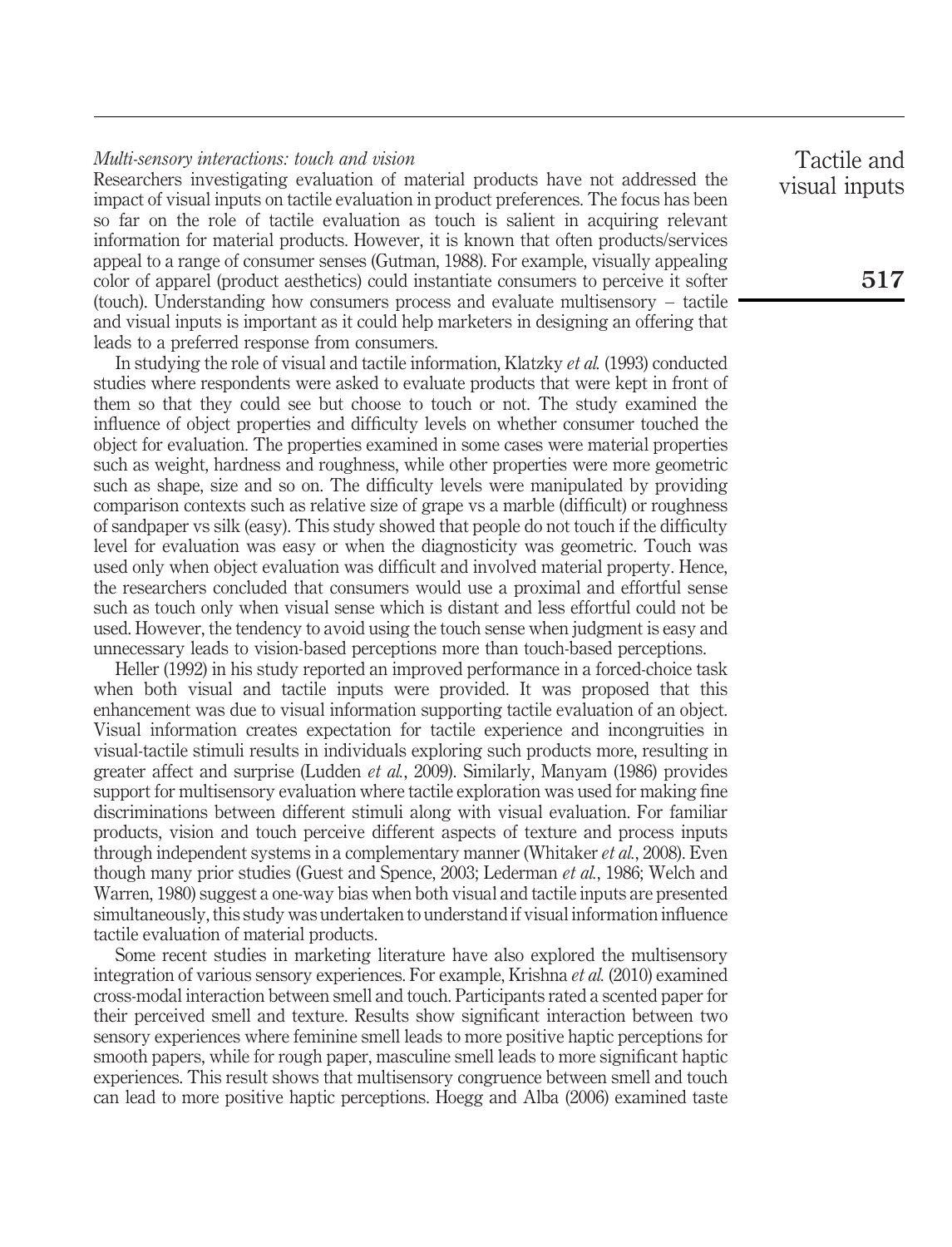discrimination when consumers are presented with orange juices of difference colors. The authors show that visual information dominates actual taste in influencing preferences for orange juice, whereas verbal cues did not overwhelm taste discrimination. In another study, Zampini and Spence (2004) report joint effects of sensory cues in which auditory cues produced by biting potato chips affect the perception of crispiness of the chips. These results suggest that multiple sensory cues facilitate each other in influencing consumer perception. Additionally, media richness theory suggests that consumers better perceive multiple sensory signals (multisensory) than single or fewer sensory cues (Li *et al.*, 2003). These results highlight the role of multisensory inputs in product evaluation and choice.

Based on the review of literature, following hypotheses are presented:

- H1. Tactile information dominates visual information in attitude and purchase intentions of products that are touch diagnostic.
- H<sub>2</sub>. For touch diagnostic products, using both tactile and visual information (multisensory) increase attitude and purchase intentions of products than using uni-sensory evaluation.
- H3. For touch diagnostic products, using both tactile and visual information (multisensory) increase the certainty of attitude towards a product.
- H4. For touch diagnostic products, using both tactile and visual information (multisensory) increase the importance of attitude towards a product.
- H5. The individual differences in NFT and CVPA significantly influence the impact of tactile and visual information on product evaluation when the object is highly touch diagnostic.

# Methodology

### Subjects and design

Participants for the current study were recruited from a graduate marketing classes in an Indian University ( $N = 126$ , 59 males with mean age of 23.52 years and 67 females with mean age of 21.47 years). Our study was guised as a "product evaluation" survey. Students participated in the study in exchange for partial course credit. The study was a single factor three cell-repeated measures within-subjects experimental design. All participants' responded in small groups of 7-11 and completed three experimental tasks (product evaluation: aesthetic evaluation  $\times$  haptic evaluation  $\times$  both aesthetic and haptic evaluation). The presentation order of the three experimental tasks was counterbalanced across subjects, following a Latin square design.

#### Stimuli

Two pre-tests were required to identify appropriate stimuli for the main study.

In the first pre-test, 43 business school graduate students served as sample. Pre-test subjects listed three product categories commonly used by graduate students and rated them on a five-point scale measuring the importance of tactile and visual information in product evaluation anchored by "not at all important" (1) and "extremely important" (5). Following this, product profiles were constructed in the following manner. Products that were evaluated primarily on tactile information were identified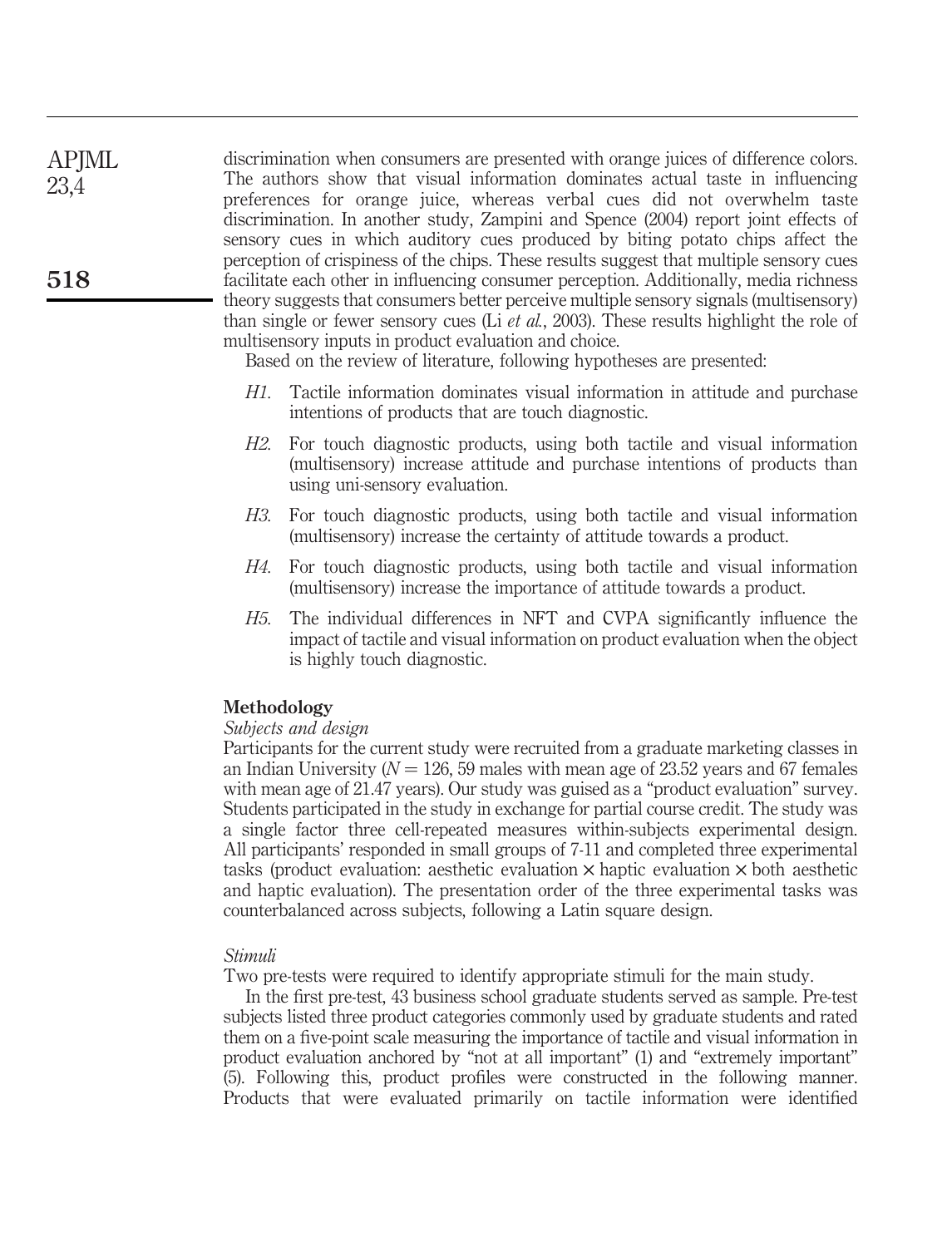as "touch diagnostic products", while those appraised on visual information were categorized as "visual diagnostic products". For hybrid products, both tactile and visual inputs were diagnostic in product evaluation. From the pool of 41 product categories, eight product categories were chosen with three each for touch diagnostic and visual diagnostic products, and two for hybrid products. Tissue paper (frequency  $(n) = 18$ , tactile information importance (TI) = 3.69, visual information importance (VI) = 2.20,  $p < 0.05$ ), fountain pen ( $n = 16$ , TI = 3.33, VI = 2.00,  $p < 0.01$ ) and towel/cloth napkin ( $n = 13$ ,  $TI = 3.88$ ) were profiled as haptic products. Jewelry ( $n = 19$ , VI  $= 4.27$ ), watches ( $n = 14$ ,  $TI = 2.60$ ,  $VI = 4.00$ ,  $p < 0.01$  and sunglasses ( $n = 14$ , VI = 3.88) were identified as visually aesthetic products. Hybrid products included leather accessories  $(n = 14, ...)$  $TI = 3.50$ ,  $VI = 3.88$ ,  $p = 0.36$ ) and slippers/footwear ( $n = 26$ ,  $TI = 3.47$ ,  $VI = 3.55$ ,  $p = 0.852$ .

The second pre-test was designed to further validate the role of tactile and visual information in purchase decision for eight product categories identified in the first pre-test. The objective was to choose a touch diagnostic product for the main study. A total of 63 graduate students rated the eight product categories on a five-point Likert scale measuring the importance of tactile and visual information in product evaluation anchored by "not at all important" (1) and "extremely important" (5). The results showed that tissue paper (TI = 3.63, VI = 2.70,  $p < 0.01$ ) and towels/cloth napkin (TI = 4.32,  $VI = 3.30, \, p \leq 0.01$  were rated as haptic products, while slippers/footwear  $(TI = 4.19, \text{ VI} = 4.43, \ p < 0.05)$ , watch  $(TI = 3.94, \text{ VI} = 4.67, \ p < 0.01)$ , jewelry  $(TI = 4.05, VI = 4.71, p < 0.01)$  and sunglasses  $(TI = 3.90, VI = 4.68, p < 0.01)$  were identified as aesthetic products. Two products were classified as hybrid products as both tactile and visual inputs were equally important in their evaluation (leather accessories,  $TI = 4.16$ ,  $VI = 4.26$ ,  $p = 0.46$ ; fountain pen,  $TI = 3.30$ ,  $VI = 3.44$ ,  $p = 0.45$ ). Based on these results, we selected tissue paper as a study stimulus for its evaluation is based primarily on tactile information than visual information. Further, an assumption was made that tissue papers would be familiar to college students. Manipulation checks were conducted in the main experiment in order to confirm this assumption.

#### Stimulus material

Three different pieces of tissue papers from same brand was used for the study. The tissue papers had identical texture with same visual design on the front side. All three tissue papers were thick and light in weight. The surface of the tissue papers was finely graded – creating smooth feeling when touching it. The edges of the tissue paper were perforated with 1-inch ridge width. The three tissues papers were also visually identical with same floral designs in pink, green and blue colors in each of the tissue papers, respectively. The tissue papers were randomly assigned to the three experimental tasks.

### Procedure

The main experiment was carried out in several class sessions. Experimental instructions and response measures were presented in a questionnaire format. Subjects read the instructions on the first page of the questionnaire and then evaluated the stimuli across the three experimental tasks. In the visual task, the tissue paper was presented visually to the participants; they could look at the tissue paper for as long as they wanted. They were instructed not to touch them and they were only allowed to visually evaluate the material.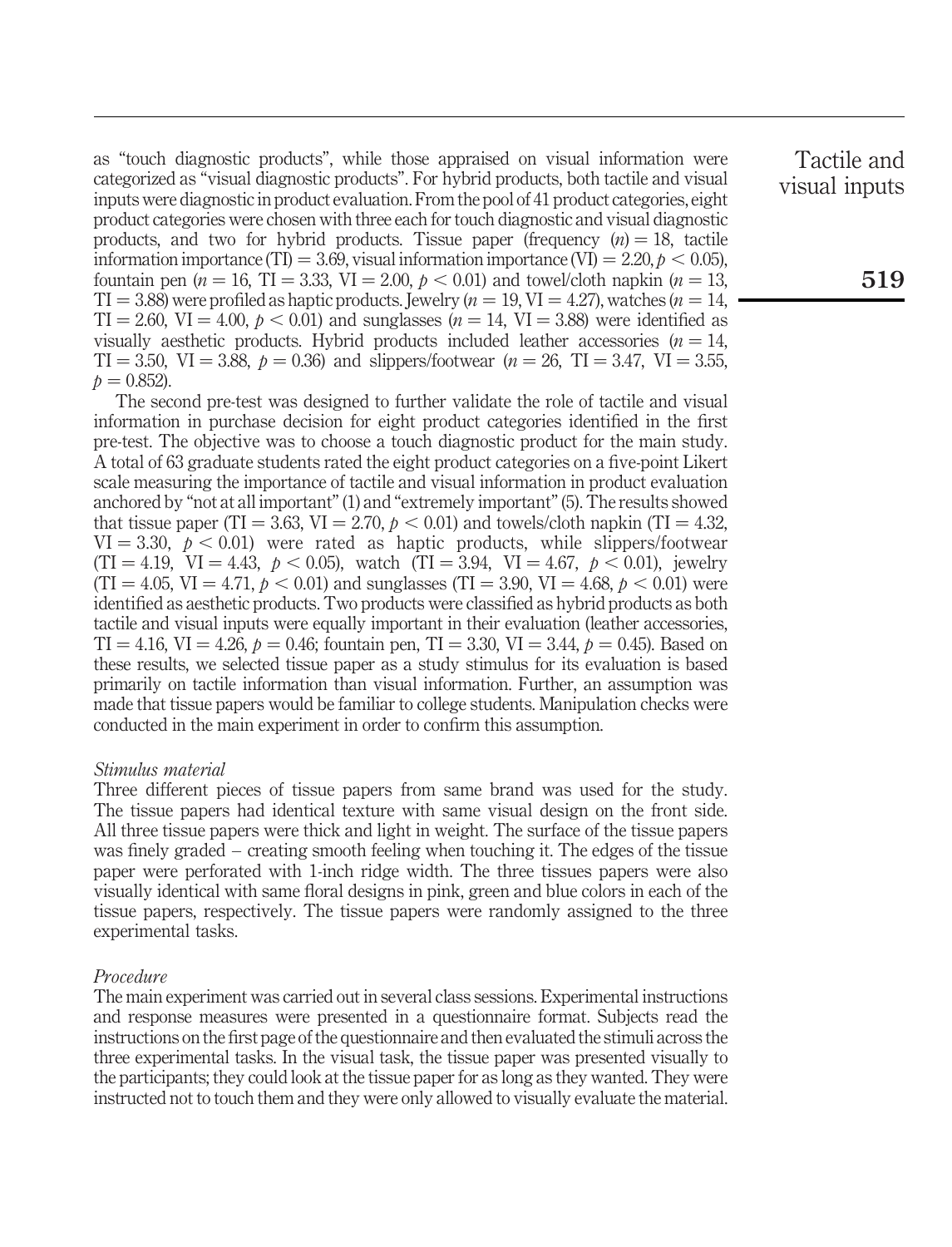When the participants had finished evaluating the stimuli, they recorded their responses on the questionnaire provided. In the tactile task the participants could only feel, but not see a tissue paper. During the tactile task, the tissue paper was placed in an opaque plastic bag and participants were instructed to feel the tissue paper inside the plastic bag. The participants were allowed to touch the tissue paper more than once and following this they rated the stimuli. In the multisensory task, participants were allowed to both see and touch the tissue paper for rating the stimuli. Each respondent had his or her own set of tissue papers and evaluated all three tissue papers (colors) that were counterbalanced across the three experimental tasks. After completing the rating of the stimuli, they filled some demographic questions and were debriefed. Carryover effect was reduced by allowing sufficient time between the experimental tasks. On average, each participant spent about 20-25 min for completing the three experimental tasks.

#### Measures

All of the measuring instruments were adapted from pre-validated measures in consumer behavior. The attitude towards a product measure consisted of four-item semantic differential scale anchored by "good-bad", "undesirable-desirable", "unfavorable-favorable" and "dislike-like" (seven-point scale). Attitude certainty or the extent to which a person views his or her attitude as correct (Gross et al., 1995) was measured by a single item seven-point semantic differential scale anchored by "least certain" and "most certain". Attitude importance or the significance the individual attaches to the attitude (Boninger et al., 1995) was measured by a single item seven-point semantic differential scale anchored by "least important" – "most important". A single item semantic differential scale anchored by "least likely to purchase" and "most likely to purchase" adapted from Ajzen et al. (1980) was used to measure purchase intentions. Items for measuring individual differences in NFT and CVPA were adapted from Peck and Childers (2003) and Bloch et al. (2003), respectively. Finally, the respondents rated the importance of visual and tactile information in product evaluation using two-item seven-point semantic differential scale anchored by "least important" and "most important".

#### Results

#### Manipulation checks

T-tests were used to determine if the three experimental tasks manipulated the repeated measures conditions as expected. Results indicated that all three experimental tasks were manipulated successfully: importance of visual information scored higher than tactile information in product evaluation in visual task  $(X_{\text{visual information}} = 5.69,$  $\bar{X}_{\text{tactile}}$  information = 2.86, t = 14.48,  $df = 250$ ,  $p < 0.01$ ), importance of tactile information scored higher than visual information in product evaluation in tactile task  $(\bar{X}_{\text{visual information}} = 2.61, \bar{X}_{\text{tactile information}} = 5.80, t = -18.54, df = 249, p < 0.01)$  and no difference was observed for importance of visual and tactile information in evaluation in multisensory condition ( $\bar{X}_{\text{visual information}} = 5.71$ ,  $\bar{X}_{\text{tactile information}} = 5.96$ ,  $t = -1.56$ ,  $df = 250, p = 0.120$ . These results indicated that the three manipulations were successful. Further, 72 per cent of the respondents had purchased tissue papers in the last six months.

#### Carryover effects

To test for carryover effects in our repeated measures design, an analysis of variance (ANOVA) was conducted on the order of presentation of the experimental tasks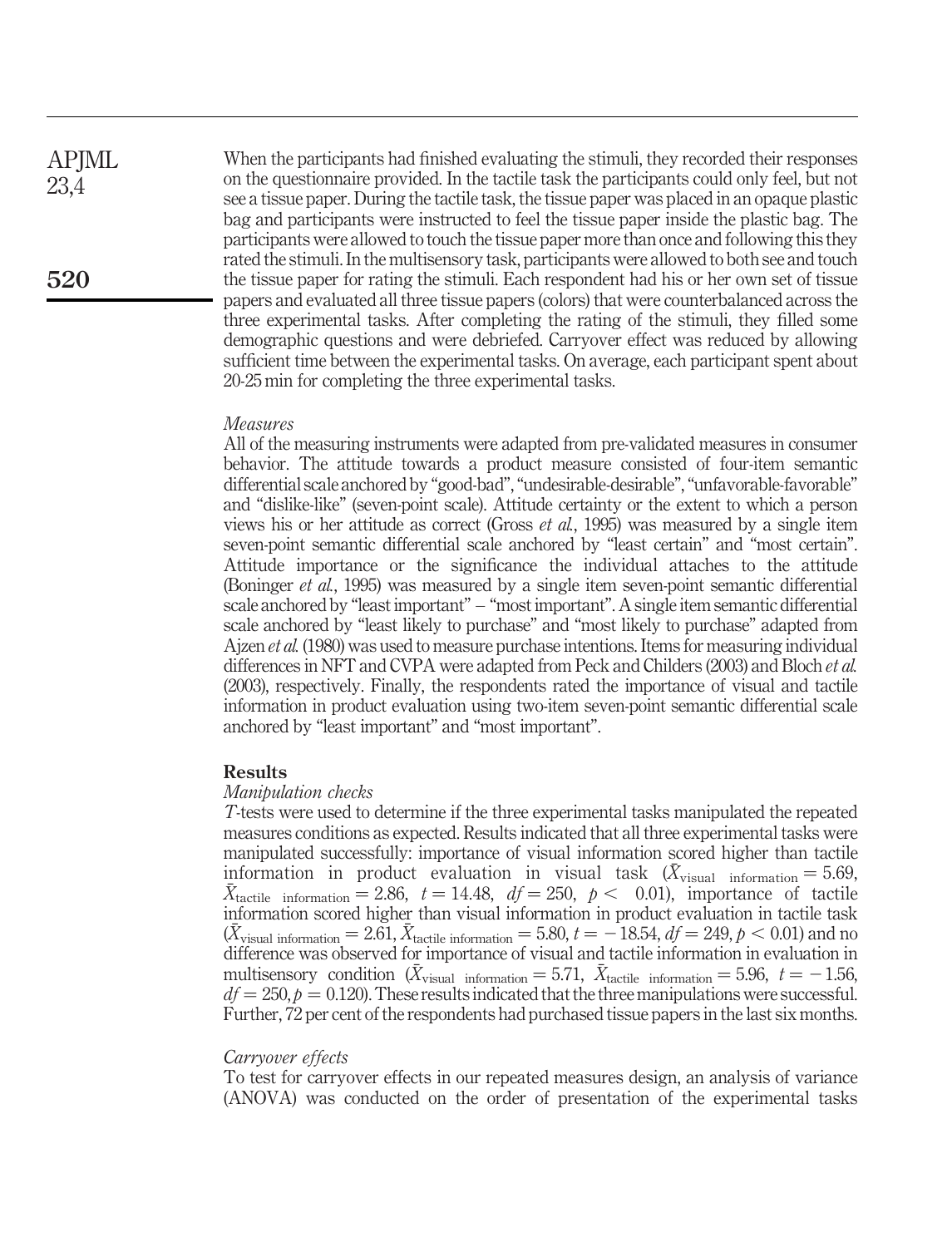and its effect on dependant variables. The results showed no carryover effects as the purchase decision across the three orders in multisensory task  $(M_{\text{order1}} = 6.11,$  $M_{\text{order2}} = 6.14$ ,  $M_{\text{order3}} = 6.43$ ,  $F = 1.305$ ,  $p = 0.275$ ), visual task  $(M_{\text{order1}} = 2.62$ ,  $M_{\text{order2}} = 3.10, \quad M_{\text{order3}} = 2.55, \quad F = 1.815, \quad p = 0.167$  and tactile task  $(M_{\text{order1}} = 4.39, M_{\text{order2}} = 4.62, M_{\text{order3}} = 4.83, F = 0.976, p = 0.380)$  were not significantly different from each other. Similarly, carryover effects were not observed for other dependant variables of overall attitude (multisensory task:  $F = 1.09, p = 0.339;$ visual task:  $F = 2.49$ ,  $p = 0.087$ ; tactile task:  $F = 2.40$ ,  $p = 0.095$ ), attitude certainty (multisensory task:  $F = 2.87$ ,  $p = 0.061$ ; visual task:  $F = 2.29$ ,  $p = 0.106$ ; tactile task:  $F = 0.67$ ,  $p = 0.516$ ) and attitude importance (multisensory task:  $F = 0.79$ ,  $p = 0.452$ ; visual task:  $F = 0.84$ ,  $p = 0.441$ ; tactile task:  $F = 0.11$ ,  $p = 0.894$ ).

An additional ANOVA was conducted to test for differences in evaluation of the stimuli (three colors of tissue papers) used across the three evaluation tasks. The results showed no significant difference between the three tissue papers in their importance of visual and tactile information in evaluation across the three experimental tasks (multisensory task: tactile information importance –  $M_{Blue} = 6.08$ ,  $M_{Pink} = 5.98$ ,  $M_{Green} = 5.85, F = 0.697, p = 0.50, visual information importance - M_{Blue} = 5.64,$  $M_{\text{Pink}} = 5.71$ ,  $M_{\text{Green}} = 5.86$ ,  $F = 0.444$ ,  $p = 0.64$ ; visual task: tactile information importance –  $M_{Blue} = 3.04$ ,  $M_{Pink} = 2.73$ ,  $M_{Green} = 2.86$ ,  $F = 0.348$ ,  $p = 0.71$ , visual information importance –  $M_{Blue} = 5.62$ ,  $M_{Pink} = 5.88$ ,  $8M_{Green} = 5.58$ ,  $F = 0.671$ ,  $p = 0.67$ ; and tactile task: tactile information importance –  $M_{Blue} = 5.65$ ,  $M_{Pink} = 6.01$ ,  $M_{\text{Green}} = 5.79$ , F = 1.014,  $p = 0.37$ , visual information importance –  $M_{\text{Blue}} = 2.63$ ,  $M_{\text{Pink}} = 2.46$ ,  $M_{\text{Green}} = 2.72$ ,  $F = 0.301$ ,  $p = 0.74$ ). The above findings suggested that the stimuli used in the study were similar in their visual and tactile properties.

#### Scale validation

NFT and CVPA scales were assessed using both exploratory and confirmatory factor analysis to confirm their scale dimensionality and validity in Indian context. An exploratory factor analysis (EFA) with varimax rotation carried out on the 12-items of NFT scale lead to extraction of two factors that explained 60 per cent of the total variance. Assessment of the rotated component matrix revealed that all items loaded on to their respective factors and yielded factor loadings greater than 0.5 (Nunnally, 1978). To further assess the two-factor model of NFT scale, the data were subjected to confirmatory factor analysis (CFA) along the lines suggested by Gerbing and Anderson (1988). Correlated dimensions (autotelic and instrumental) as proposed by Peck and Childers (2003) were hypothesized in the model. Global fit measures showed that data fit with the model was adequate. The two-factor correlated NFT scale was found to have an adequate fit to the data with  $\chi^2$  (df = 49, N = 126) = 55.20, p = 0.252. The goodness-of-fit (GFI = 0.938), adjusted goodness-of-fit (AGFI = 0.902) and Tucker-Lewis index (TLI  $= 0.988$ ) for the model indicated an excellent fit and was well above the cut-off value of 0.9. The root mean square error of approximation  $(RMSEA = 0.032)$  was well below the acceptable ranges of 0.08, indicated an acceptable level of fit for the model as proposed by Jöreskog and Sörbom (2001). Similarly, the incremental fit index (IFI  $= 0.991$ ), normed fit index (NFI  $= 0.927$ ) and comparative fit index (CFI  $= 0.991$ ) values were much higher than the cut-off value of 0.9. The overall fit measures indicated an acceptable level of fit for the proposed two-factor correlated model of NFT. Internal consistency measured by Cronbach's  $\alpha$  coefficient resulted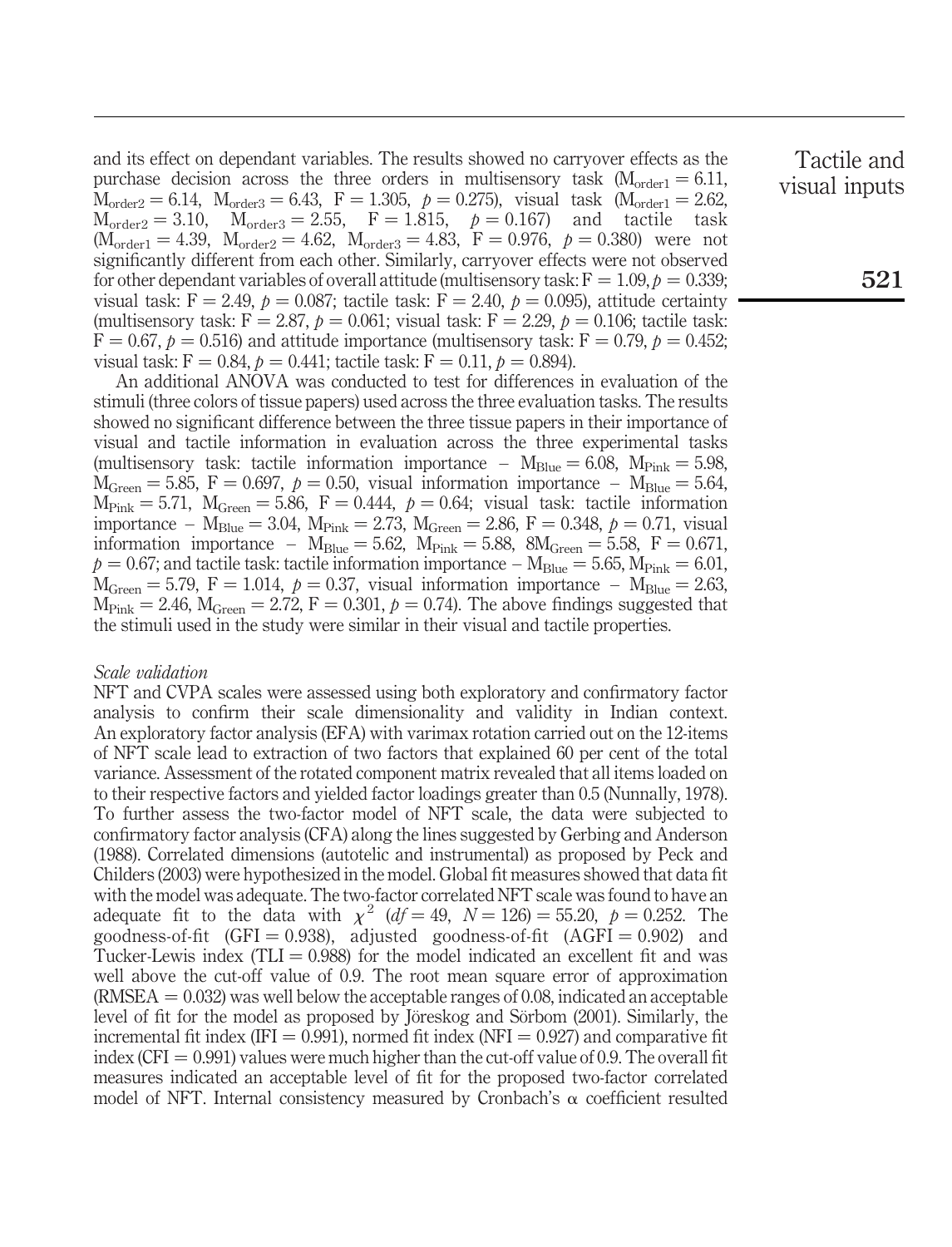**APJML** 23,4

522

in a value greater than 0.80 for both dimensions. Corrected item-total correlations were greater than 0.50 and individual correlations in the inter-item correlation matrix were greater than 0.30. The variance extracted levels were well above the 0.5 levels advocated for both autotelic (0.59) and instrumental (0.51) dimensions of NFT. These results corroborate the two-dimensional factor structure of NFT with autotelic and instrumental dimensions reliably in Indian context.

The factor structure, dimensionality and validity of CVPA were assessed in a manner similar to that used for NFT. Exploratory principle factor analysis with varimax rotation of CVPA data extracted three factors that explained 67 per cent of the total variance. The three factors of CVPA "value" (0.77), "acumen" (0.84) and "response"  $(0.79)$  displayed a satisfactory level of reliability with  $\alpha$  coefficients. The internal consistency of the 11 predicted variables together was 0.84, which was well above the recommended levels proposed by Nunnally (1978). The overall fit measures of the three-factor correlated CFA model as proposed by Bloch et al. (2003) indicated that the hypothesized model is a good representation of the structures underlying the observed data. The three-factor correlated CVPA scale was found to have an adequate fit to the data with  $\chi^2$  (df = 40, N = 126) = 59.37, p = 0.025. The GFI (0.930) and the AGFI (0.90), two descriptive overall measures, both meet the recommended value of 0.90. The RMSEA (0.062) was slightly below the recommended upper limit of 0.08. Both incremental fit measures meet the recommended levels, which are 0.91 for the NFI and 0.95 for the TLI. Thus, although the  $\chi^2$  statistic is significant for CVPA sample  $(p < 0.01)$  we conclude that the three-factor correlated model has been validated successfully and can be seen as appropriate for the explanation and prediction of product aesthetics in Indian context. Following the scale validation, a composite score was computed to represent the individual's NFT and CVPA in the main study.

Cronbach's  $\alpha$  coefficient for the four-item attitude towards a product scale was 0.941 and consequently, we used average summated score for attitude towards the product in the later analysis.

#### Results of hypotheses tests

To test the hypotheses, data were analyzed using repeated measures ANOVA. The dependant variables were attitude towards the product, attitude certainty, attitude importance and purchase intentions. Means and standard deviations of dependant variables for the three experimental tasks are presented in Tables I and II.

The H1 predicted more favorable attitude towards product and purchase intentions associated with tactile evaluation than visual evaluation. Results of the repeated measures ANOVA by using the Greenhouse-Geisser adjustment for asphericity show, as predicted, that there was a significant effect of tactile evaluation (F  $(1, 125) = 121.531$ ,  $p < 0.01$ ,  $\eta_{\rm p}^2 = 0.493$ ). More favorable attitude towards the brand was observed in tactile evaluation condition than in the visual evaluation condition

|                                  |                   | Attitude towards product |      | Purchase intentions |      |
|----------------------------------|-------------------|--------------------------|------|---------------------|------|
| Table I.<br>Attitude towards the |                   | Mean                     |      | Mean                |      |
| brand and purchase               | Visual task       | 3.29                     | 1.14 | 2.74                | 1.42 |
| intentions: means and            | Tactile task      | 4.62                     | 1.11 | 4.60                | 1.36 |
| standard deviations              | Multisensory task | 5.99                     | 0.98 | 6.23                | 1.01 |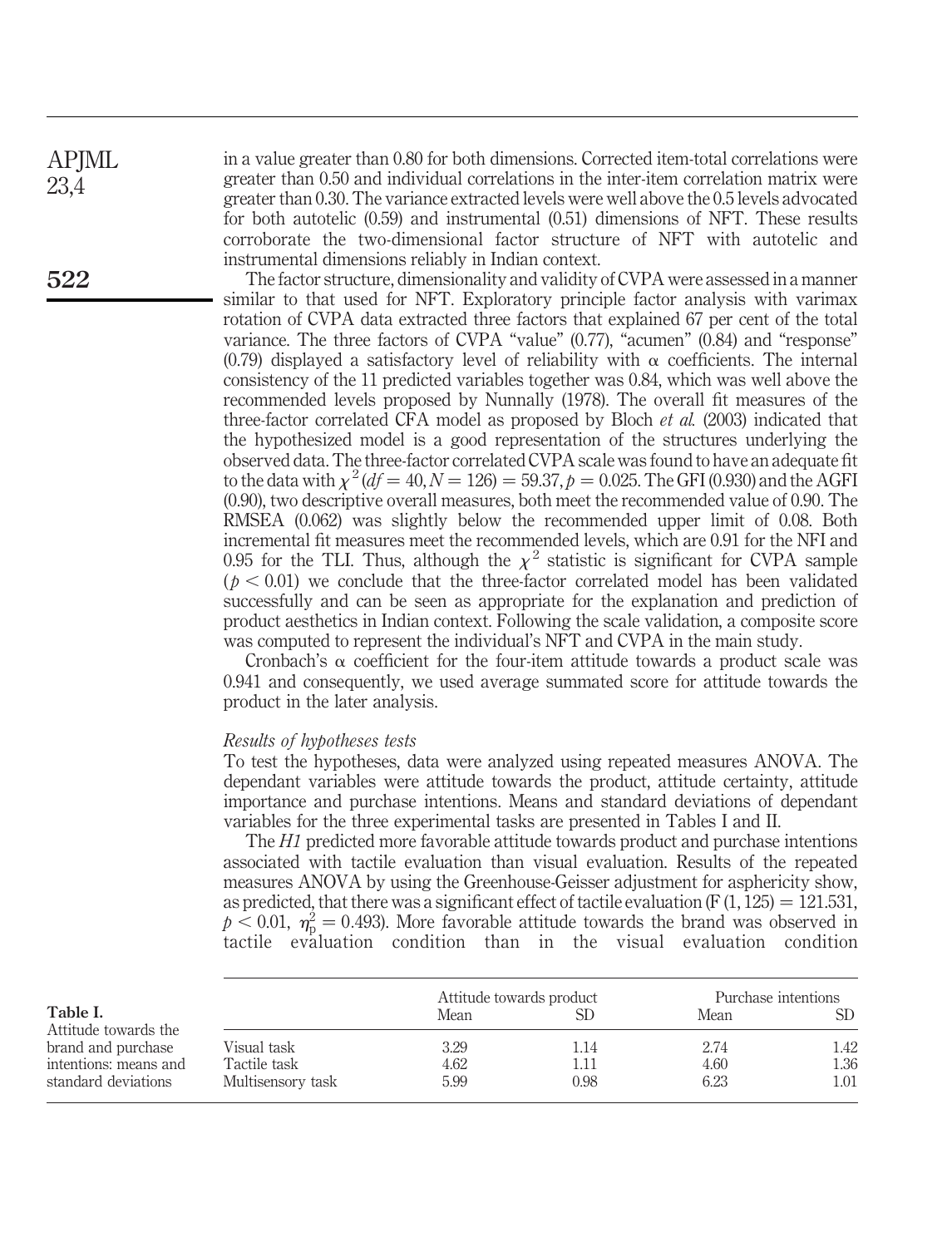$(M<sub>tactile</sub> = 4.62 > M<sub>visual</sub> = 3.29)$ . Similarly, a significant effect of tactile evaluation on purchase intentions was observed (F (1, 125)  $= 116.89, p < 0.01, \eta_{\rm p}^2 = 0.483$ ). As can be seen in Figure 1, tactile evaluation ( $M = 4.60$ ) elicited greater purchase intentions for material products than visual evaluation ( $M = 2.74$ ). This supports *H1*.

The H2 is also supported. Repeated measures ANOVA showed significant main effect of multisensory evaluation on consumers' attitude towards product (F (2, 250) = 258.450,  $p < 0.01$ ,  $\eta_{\rm p}^2 = 0.674$ ) and purchase intentions (Greenhouse-Geisser F (1.9, 406.3) = 239.72,  $p < 0.01$ ,  $\eta_{\rm p}^2 = 0.657$ ). The results reveal greater positive attitude towards the product in multisensory condition  $(M = 5.99)$  than in tactile (m  $=$  4.62) and visual evaluation task (M  $=$  3.29). Furthermore, multisensory evaluation ( $M = 6.23$ ) resulted in greater purchase intentions than tactile ( $M = 4.60$ ) or visual ( $M = 2.74$ ) evaluation of material products.

The H<sub>3</sub> and H<sub>4</sub> analyzed the main effects of evaluation tasks on attitude certainty and attitude importance. The results of repeated measures ANOVA indicate a significant increase in attitude certainty (Greenhouse-Geisser F  $(1.8, 252.3) = 169.33, p < 0.01$ ,  $\eta_{\rm p}^2 = 0.575$ ) and attitude importance (F (2, 250) = 36.29,  $p < 0.01$ ,  $\eta_{\rm p}^2 = 0.225$ ) towards the product in multisensory evaluation tasks, supports  $H_3$  and  $H_4$ . We find that the attitude certainty towards the product was greater in multisensory evaluation task  $(M = 6.16)$  than in uni-sensory evaluation tasks  $(M<sub>tactile</sub> = 4.64; M<sub>visual</sub> = 3.48)$ .

|                   | Attitude certainty |      | Attitude importance |      |                                                |
|-------------------|--------------------|------|---------------------|------|------------------------------------------------|
|                   | Mean               |      | Mean                |      | Table II.                                      |
| Visual task       | 3.48               | . 52 | 4.77                | 1.49 | Attitude certainty and<br>attitude importance: |
| Tactile task      | 4.64               | l.20 | 5.30                | 1.29 | means and standard                             |
| Multisensory task | 6.16               | 0.94 | 5.97                | 1.01 | deviations                                     |



Figure 1. Effect of evaluation tasks on attitude towards product and purchase intentions

visual inputs

Tactile and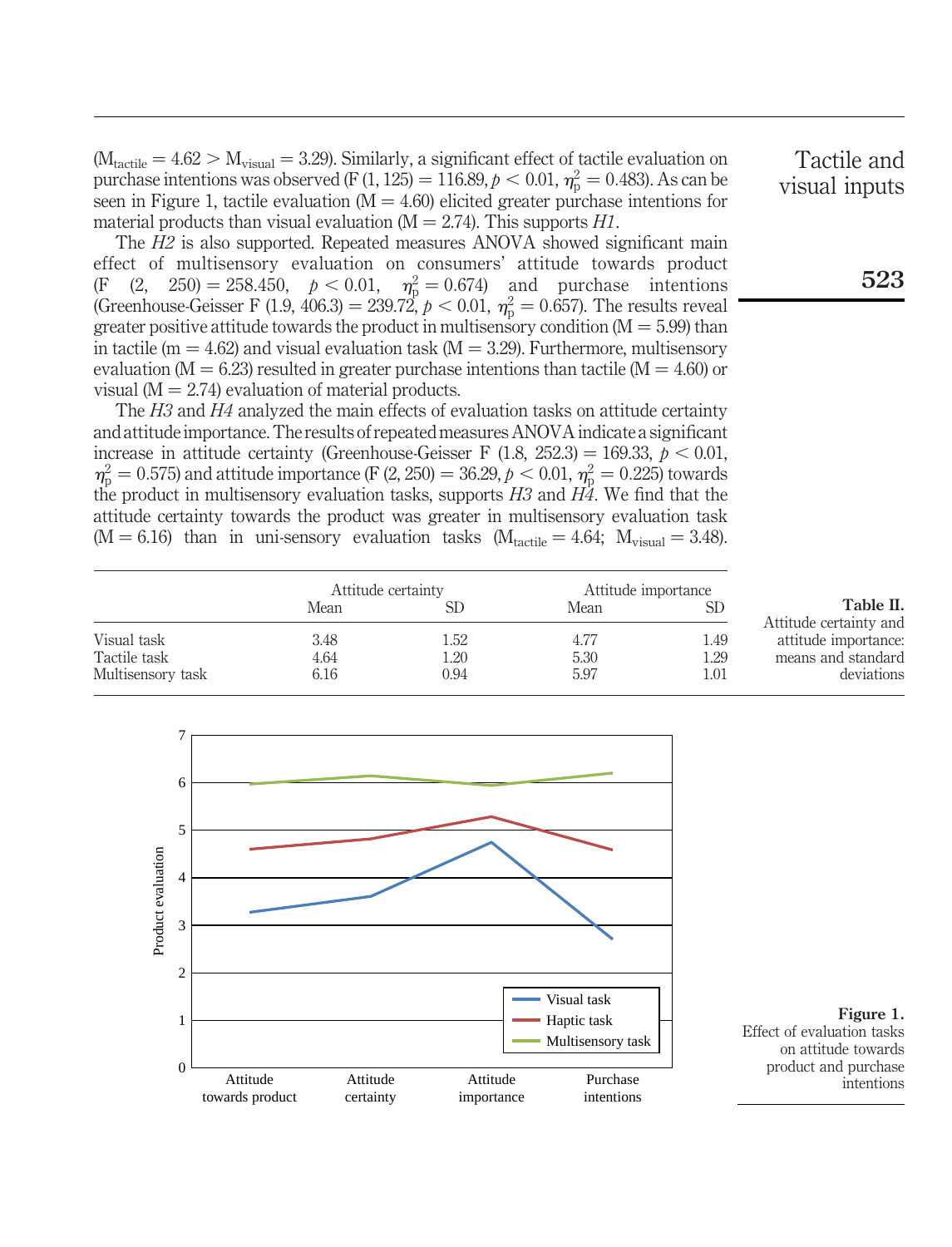**APJML** 23,4

Thus, H3 was supported as multisensory evaluation potentiates the consumers' certainty in their attitude towards the product. The mean attitude importance rating in multisensory evaluation task ( $M = 5.97$ ) was significantly greater than the mean ratings in tactile evaluation task ( $M = 5.30$ ) and in visual evaluation task ( $M = 4.77$ ). This result supports H4.

To test H5, we controlled for individual differences in NFT and CVPA by including them as covariates in the repeated measures ANOVA with the three evaluations task as independent variables. The findings indicate that individual differences in touch (F (2, 246) = 0.984,  $p = 0.389$ ) and visual aesthetics (F (2, 245) = 0.559,  $p = 0.569$ ) do not influence consumers' attitude towards products across the evaluation tasks when the objects are touch dominant. Similarly, we observed no significant effect of NFT (Greenhouse-Geisser F  $(1.9, 234) = 1.18, p = 0.307$ ) and CVPA (Greenhouse-Geisser F (1.9, 234) = 1.09,  $p = 0.336$ ) across the three evaluation tasks on purchase intentions. These results reject H5.

#### **Discussion**

The main objective of this paper was to examine the role of tactile, visual and multisensory information in evaluation of products salient on touch properties. Specifically, we wanted to investigate the combined effects of tactile and visual information on product evaluation; to explore if tactile evaluations are impacted by visual information in overall product evaluations for material products. We also wanted to explore if individual differences in touch and visual aesthetics affect the influence of tactile and visual information on product choice.

The results of our study yield significant findings of the impact of tactile information on product evaluations. Our study suggests that consumer attitude and purchase intentions are significantly impacted by tactile than visual information. As can be seen from Tables I and II, tactile evaluations lead to more positive product evaluation as touch was a preferred sensory modality for acquiring relevant information for material products, which was expected since the products were chosen to be haptic products. These findings indicate that tactile information enables consumers to make more accurate product judgment and increases diagnosticity for product performance. Further, respondents stated strong "undesirable" and "unfavorable" feelings when touch or the ability to feel a product was denied than when vision of the product was blocked. This finding corroborates with "perceptual-integration systems" in which information from different sensory modalities are integrated with the most appropriate stimulus dominating the less appropriate stimulus (Bresciani et al., 2006; Ernst and Bülthoff, 2004; Iarocci and McDonald, 2006).

Our results seem to support the additive effects of visual and tactile information on product attitude and choice. We show that presence of both visual and tactile information in multisensory evaluation task lead to heightened product evaluation for touch diagnostic products. Thus, visual cues may interact with tactile information and create enhancing effects on product evaluation. Dual coding theory (Yates, 2001; Paivio, 2007) suggests a possible explanation for additive effect of visual and tactile information as observed in our study. It proposes that different sensory systems can process the same event independently resulting in increased memory traces for activation or retrieval. This suggests a multisensory modality system that involves processing of sensory information from both visual and tactile inputs for product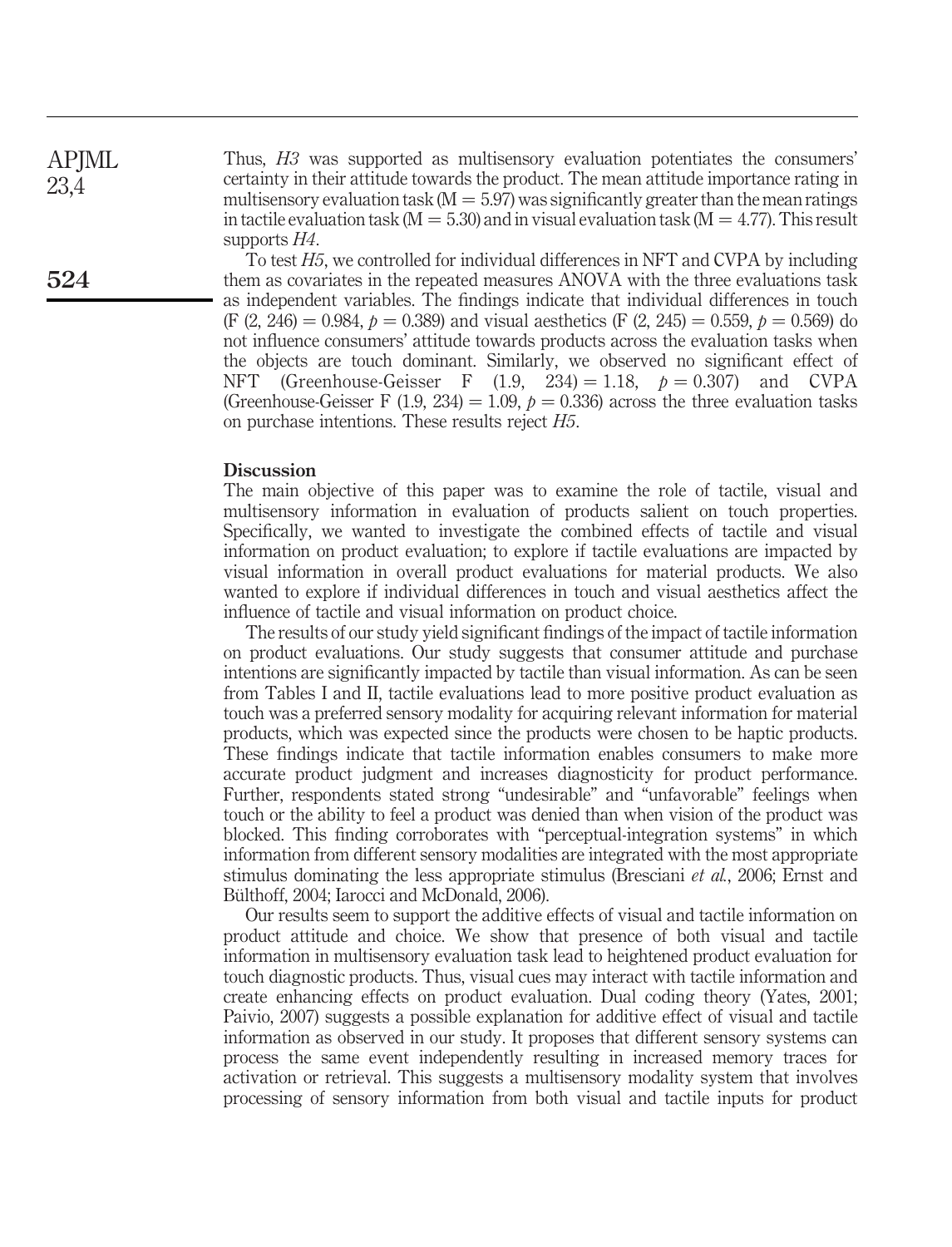evaluated on touch diagnostic properties. Here, interaction of visual and tactile information was observed on products salient on haptic property of texture. Further, these results corroborate previous studies within multisensory literature that multiple sensory cues can be more diagnostic and accurate in product evaluation than uni-sensory information (Krishna et al., 2010; Mattila and Wirtz, 2001; Yorkston and Menon, 2004).

This study results do not seem to support the hypothesis that individual differences in touch and visual aesthetics to influence the role of sensory information in consumer choice. Instead, we find that product/object properties to dominate individual personalities in product evaluation when products are touch diagnostic. This is in divergence from previous suggestions that individual differences in touch and visual aesthetics to moderate the relationship between tactile and visual aesthetics cues and product judgment and feelings (Bloch et al., 2003; Krishna and Morrin, 2008; Mahlke, 2004; Peck and Childers, 2003). This lends support to the argument that object properties may sometimes be more influential than individual differences in evaluation of products. Furthermore, we find support for our result from attitude literature that products often constrain the influence of individual differences when objects are dominantly evaluated for a specific function (Shavitt *et al.*, 1992). This suggests that since material products are primarily evaluated through tactile evaluation, individuals use touch as a primary sensory modality to acquire relevant information in making accurate product judgments. In such a case, individual differences do not influence acquisition of information through touch for effective product evaluations.

In sum, this study demonstrates that both tactile and visual information play an important part in tactile evaluation of material products. Moreover, it also shows that visual inputs to assist/help tactile evaluation in making accurate product judgments. These findings on combined effects of visual and tactile information contribute significantly to multisensory literature within consumer behavior.

#### Theoretical implications

The contributions of the current research to literature on sensory marketing are twofold. First, this study advances our understanding of the impact of multisensory stimulation by offering empirical support for the additive effects of tactile and visual experience on consumer evaluation of products. In a notable departure from previous touch research (Citrin et al., 2003; Grohmann et al., 2007; McCabe and Nowlis, 2003; Peck and Childers, 2003), this study manipulated the availability of touch and vision sensory modalities in purchase behavior rather than just comparing touch vs no-touch conditions. The results showed that when both visual and tactile inputs are available, the respondents reported more certain and favorable attitude towards the products than when a given sensory modality was blocked.

Second, the results of the current study established the multidimensionality of NFT and CVPA in Indian context, consistent with conceptualization of Peck and Childers (2003) and Bloch et al. (2003), respectively. Further, this study highlights the importance of tactile cues in evaluating a product and affecting its purchase behavior. By contrast, this effect would not be greater for high NFT individuals as proposed by prior touch research (Krishna and Morrin, 2008; Peck and Childers, 2003). It is possible that tactile inputs are essential to make accurate product judgments and individual differences may not affect the need to evaluate these products by touch.

Tactile and visual inputs

525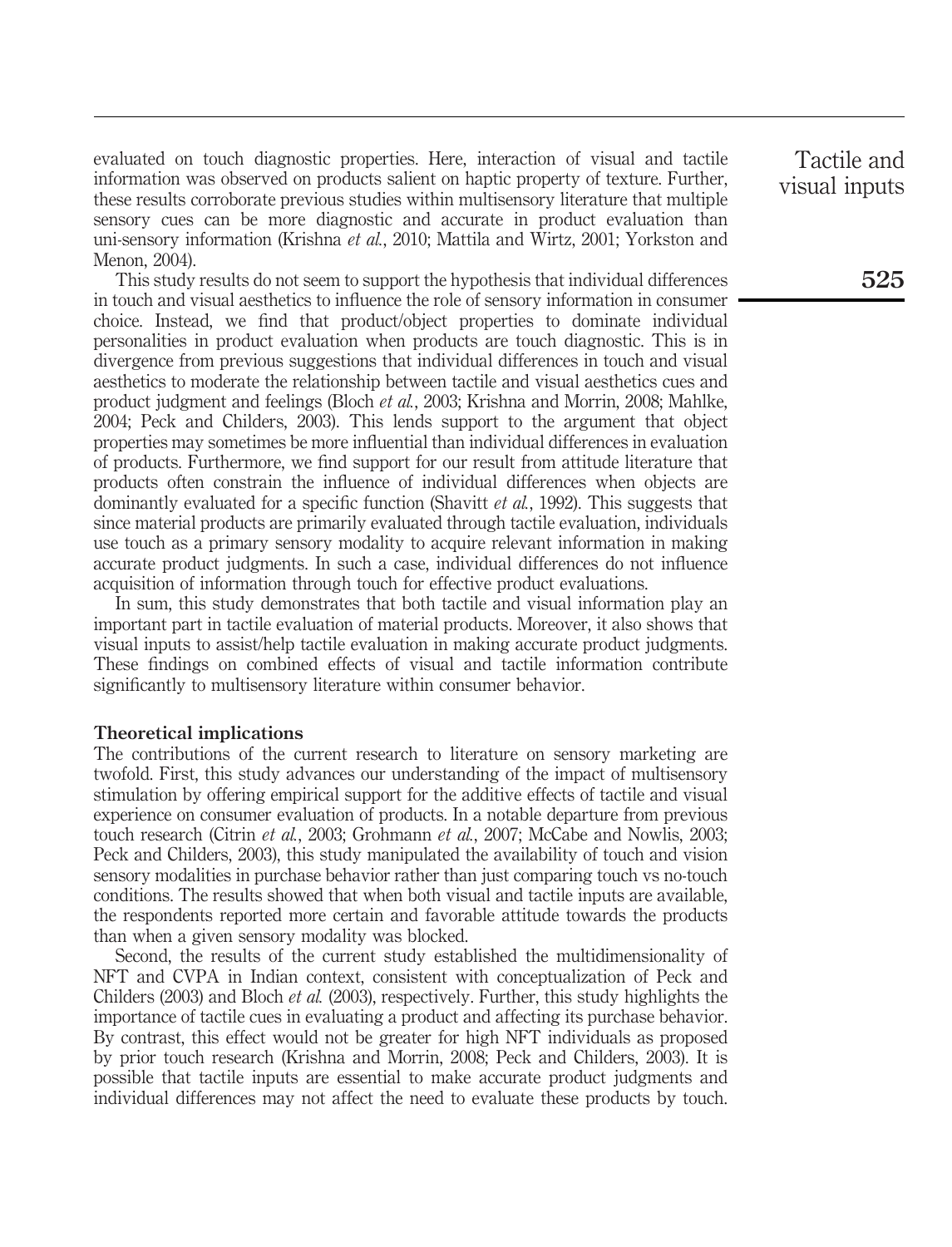Also, product evaluation may depend on other factors, like product quality (Grohmann et al., 2007), product complexity (Jahng et al., 2007), ownership of the product (Peck and Shu, 2009) or brand name (Lindstrom, 2005). Incorporating these factors in future studies should shed more light on the effects of individual differences in NFT on product evaluation.

# Managerial Implications

The findings from the present study provide important managerial implications. Given that the attitude towards material products are desirable when they are held in a customer's hand, the challenge for marketing managers is then to find ways for the potential customer to pick up the specific product during evaluation in in-store environment. Further, an increasing proportion of purchases are presently being made by consumers via the online shopping channel (Ward and Lee, 2000; Yu and Wu, 2007). Online shopping limits potential customers from using tactile information during evaluation and this lack of touch may inhibit them from making product purchases online. This problem can be addressed by the following ways:

- . use of tactile evaluation elements in web sites such as 3D virtual touch or virtual showrooms to imitate touching products (Jin, 2011; Zhou *et al.*, 2007);
- . increase interactivity by allowing customers to personalization the web site (Jahng  $et$  al., 2007); and
- . enabling customers to order for samples before actual purchase (Spence and Gallace, 2011).

In particular, the results of this study showed that multisensory evaluation increased individual's attitude certainty and preference for material products. Thus, marketers may significantly increase consumer's favorability towards the brand by incorporating visual components to product displays. Further, multisensory product evaluation might be extremely relevant in today's highly competitive markets where products are almost undifferentiated on critical object properties. For products of generic nature, such as tissues or detergents, it might be important to incorporate opportunities to evaluate using multisensory modalities in order to build brands that are valued more by consumers. Certainty of attitude influences purchase intentions and hence by improving attitude favorability as well as certainty, both purchase intentions as well as brand evaluation may be enhanced.

#### Limitations and further research directions

We list some of the shortcomings of this research which provide scope for future research in the area of multisensory evaluation of products. First, we examined the role of multisensory inputs in material products evaluation. Future studies should explore the combined effect of tactile and visual information for products salient on visual aesthetics. It would be interesting to observe whether similar additive effects are associated with tactile and visual information for aesthetic products or are these effects exclusive for material products? Second, we investigated texture property of material products in our study. Future research could investigate how tactile and visual information interact with each other for products that differ in haptic properties such as weight, or temperature. For example, unsupported exploratory procedure is used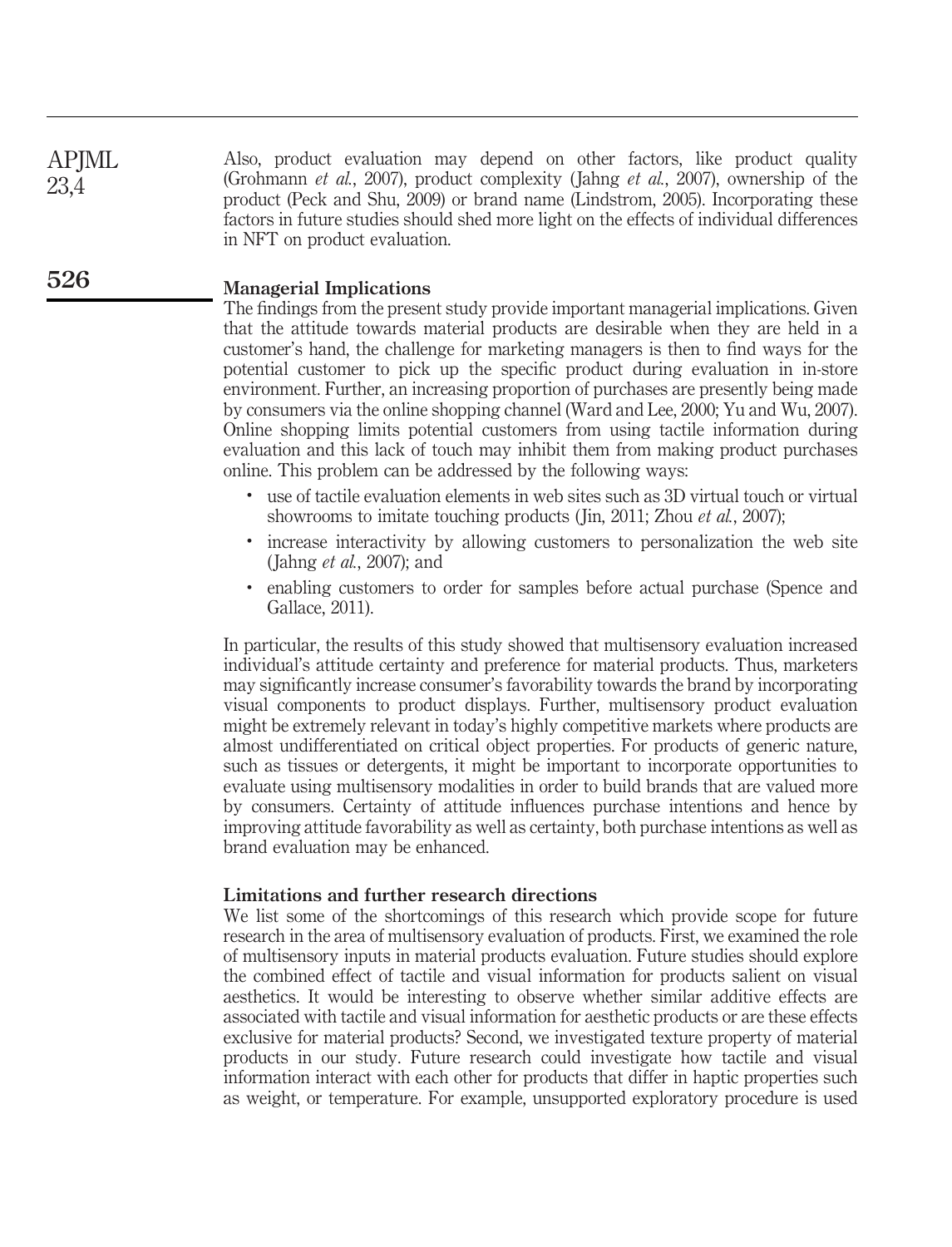to evaluate the weight of tennis racket (Childers and Peck, 2010). How does visual information for such haptic products improve product judgments would be an interesting area for future research? Finally, understanding how tactile information interacts with other sensory inputs of smell, olfaction and taste will help us better understand the nature of multisensory modalities in consumer choice.

References

- Ajzen, I., Fishbein, M. and Heilbroner, R.L. (1980), Understanding Attitudes and Predicting Social Behavior, Prentice-Hall, Englewood Cliffs, NJ.
- Alpert, M.I., Alpert, J.I. and Maltz, E.N. (2005), "Purchase occasion influence on the role of music in advertising", Journal of Business Research, Vol. 58 No. 3, pp. 369-76.
- Bloch, P.H. (1995), "Seeking the ideal form: product design and consumer response", The Journal of Marketing, Vol. 59 No. 3, pp. 16-29.
- Bloch, P.H., Brunel, F.F. and Arnold, T.J. (2003), "Individual differences in the centrality of visual product aesthetics: concept and measurement", Journal of Consumer Research, Vol. 29 No. 4, pp. 551-65.
- Bone, P.F. and Jantrania, S. (1992), "Olfaction as a cue for product quality", Marketing Letters, Vol. 3 No. 3, pp. 289-96.
- Boninger, D.S., Krosnick, J.A. and Berent, M.K. (1995), "Origins of attitude importance: self-interest, social identification, and value relevance", Journal of Personality and Social Psychology, Vol. 68 No. 1, pp. 61-80.
- Bresciani, J.P., Dammeier, F. and Ernst, M.O. (2006), "Vision and touch are automatically integrated for the perception of sequences of events", Journal of Vision, Vol. 6 No. 5, pp. 554-64.
- Calvert, G., Spence, C. and Stein, B.E. (2004), The Handbook of Multisensory Processes, MIT Press, Cambridge, MA.
- Childers, T.L. and Peck, J. (2010), "Informational and affective influences of haptics on product evaluation: is what I say how I feel?", in Krishna, A. (Ed.), Sensory Marketing: Research on the Sensuality of Products, Routledge Academic, New York, NY, pp. 63-74.
- Citrin, A.V., Stem, D.E., Spangenberg, E.R. and Clark, M.J. (2003), "Consumer need for tactile input: an internet retailing challenge", Journal of Business Research, Vol. 56 No. 11, pp. 915-22.
- Clarke, R.J. and Macrae, R. (1988), *Coffee: Physiology*, Vol. 3, Elsevier Applied Science, New York, NY.
- Creusen, M.E.H. and Schoormans, J.P.L. (2005), "The different roles of product appearance in consumer choice", Journal of Product Innovation Management, Vol. 22 No. 1, pp. 63-81.
- Crilly, N., Moultrie, J. and Clarkson, P.J. (2004), "Seeing things: consumer response to the visual domain in product design", Design Studies, Vol. 25 No. 6, pp. 547-77.
- de Klerk, H.M. and Lubbe, S.J. (2004), "The role of aesthetics in consumers' evaluation of apparel quality: a conceptual framework", Journal of Family Ecology and Consumer Sciences, Vol. 32, pp. 1-7.
- Desmet, P.M.A. and Hekkert, P. (2007), "Framework of product experience", International Journal of Design, Vol. 1 No. 1, pp. 57-66.
- Elder, R.S., Aydinoglu, N., Barger, V., Caldara, C., Chun, H.E., Lee, C.J., Mohr, G. and Stamatogiannakis, A. (2010), "A sense of things to come: future research directions in sensory marketing", in Krishna, A. (Ed.), Sensory Marketing: Research on the Sensuality of Products, Routledge Academic, New York, NY, pp. 361-76.
- Ernst, M.O. and Banks, M.S. (2002), "Humans integrate visual and haptic information in a statistically optimal fashion", Nature, Vol. 415 No. 6870, pp. 429-33.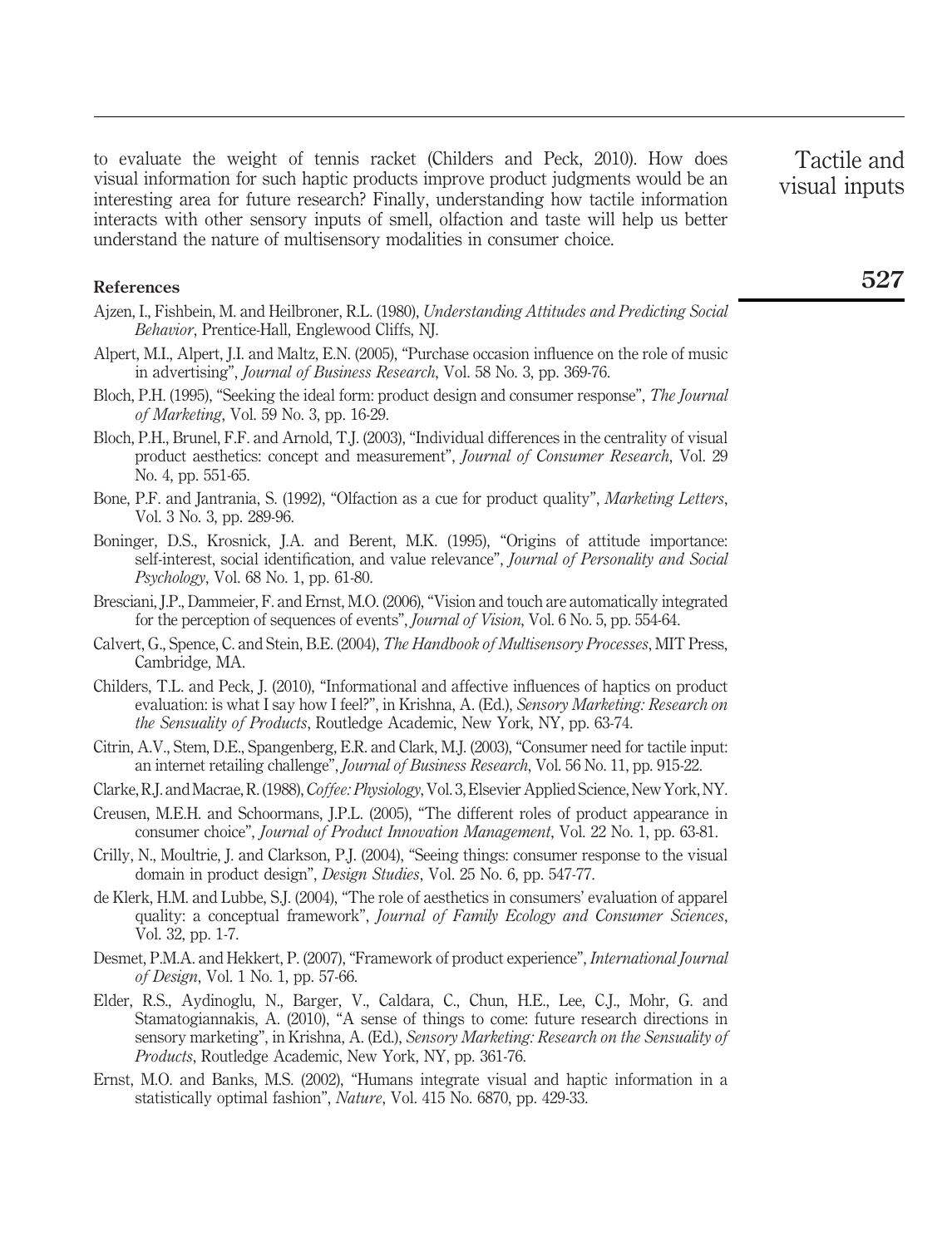| <b>APJML</b><br>23,4 | Ernst, M.O. and Bülthoff, H.H. (2004), "Merging the senses into a robust percept", Trends in<br>Cognitive Sciences, Vol. 8 No. 4, pp. 162-9.                                                                                                                       |  |  |  |  |
|----------------------|--------------------------------------------------------------------------------------------------------------------------------------------------------------------------------------------------------------------------------------------------------------------|--|--|--|--|
|                      | Gerbing, D.W. and Anderson, J.C. (1988), "An updated paradigm for scale development<br>incorporating unidimensionality and its assessment", <i>Journal of Marketing Research</i> ,<br>Vol. 25 No. 2, pp. 186-92.                                                   |  |  |  |  |
|                      | Gibson, J.J. (1966), <i>The Senses Considered as Perceptual Systems</i> , Houghton Mifflin, Boston, MA.                                                                                                                                                            |  |  |  |  |
| 528                  | Grohmann, B., Spangenberg, E.R. and Sprott, D.E. (2007), "The influence of tactile input on the<br>evaluation of retail product offerings", <i>Journal of Retailing</i> , Vol. 83 No. 2, pp. 237-45.                                                               |  |  |  |  |
|                      | Gross, S.R., Holtz, R. and Miller, N. (1995), <i>Attitude Certainty</i> , Lawrence Erlbaum Associates,<br>Mahwah, NJ.                                                                                                                                              |  |  |  |  |
|                      | Guest, S. and Spence, C. (2003), "Tactile dominance in speeded discrimination of textures",<br>Experimental Brain Research, Vol. 150 No. 2, pp. 201-7.                                                                                                             |  |  |  |  |
|                      | Gutman, E. (1988), "The role of individual differences and multiple senses in consumer imagery<br>processing: theoretical perspectives", Advances in Consumer Research, Vol. 15, pp. 191-6.                                                                        |  |  |  |  |
|                      | Hagtvedt, H. and Patrick, V.M. (2008), "Art infusion: the influence of visual art on the perception and<br>evaluation of consumer products", <i>Journal of Marketing Research</i> , Vol. 45 No. 3, pp. 379-89.                                                     |  |  |  |  |
|                      | Heller, M.A. (1992), "Haptic dominance in form perception: vision versus proprioception",<br><i>Perception, Vol. 21, pp. 655-60.</i>                                                                                                                               |  |  |  |  |
|                      | Hirschman, E.C. and Holbrook, M.B. (1982), "Hedonic consumption: emerging concepts, methods<br>and propositions", The Journal of Marketing, Vol. 46 No. 3, pp. 92-101.                                                                                             |  |  |  |  |
|                      | Hoegg, J. and Alba, J.W. (2006), "Taste discrimination: the influence of visual and verbal cues",<br>Advances in Consumer Research, Vol. 33, p. 452.                                                                                                               |  |  |  |  |
|                      | Hultén, B., Broweus, N. and van Dijk, M. (2009), Sensory Marketing, Palgrave Macmillan,<br>Basingstoke.                                                                                                                                                            |  |  |  |  |
|                      | Iarocci, G. and McDonald, L. (2006), "Sensory integration and the perceptual experience of persons<br>with autism", Journal of Autism & Developmental Disorders, Vol. 36 No. 1, pp. 77-90.                                                                         |  |  |  |  |
|                      | Jahng, J., Jain, H. and Ramamurthy, K. (2007), "Effects of interaction richness on consumer<br>attitudes and behavioral intentions in e-commerce: some experimental results", <i>European</i><br><i>Journal of Information Systems, Vol. 16 No. 3, pp. 254-69.</i> |  |  |  |  |
|                      | Jin, S.A.A. (2011), "The impact of 3d virtual haptics in marketing", <i>Psychology &amp; Marketing</i> ,<br>Vol. 28 No. 3, pp. 240-55.                                                                                                                             |  |  |  |  |
|                      | Jöreskog, K.G. and Sörbom, D. (2001), LISREL 8: New Statistical Features, Scientific Software<br>International, Lincolnwood, IL.                                                                                                                                   |  |  |  |  |
|                      | Kim, J. and Forsythe, S. (2008), "Adoption of virtual try-on technology for online apparel<br>shopping", Journal of Interactive Marketing, Vol. 22 No. 2, pp. 45-59.                                                                                               |  |  |  |  |
|                      | Klatzky, R., Lederman, S. and Matula, D. (1993), "Haptic exploration in the presence of vision",<br><i>Journal of Experimental Psychology, Vol. 19 No. 4, pp. 726-43.</i>                                                                                          |  |  |  |  |
|                      | Krishna, A. (2010), Sensory Marketing: Research on the Sensuality of Products, Routledge<br>Academic, New York, NY.                                                                                                                                                |  |  |  |  |
|                      | Krishna, A. and Morrin, M. (2008), "Does touch affect taste? The perceptual transfer of product<br>container haptic cues", Journal of Consumer Research, Vol. 34 No. 6, pp. 807-18.                                                                                |  |  |  |  |
|                      | Krishna, A., Elder, R.S. and Caldara, C. (2010), "Feminine to smell but masculine to touch?<br>Multisensory congruence and its effect on the aesthetic experience", Journal of Consumer<br>Psychology, Vol. 20 No. 4, pp. 410-18.                                  |  |  |  |  |
|                      |                                                                                                                                                                                                                                                                    |  |  |  |  |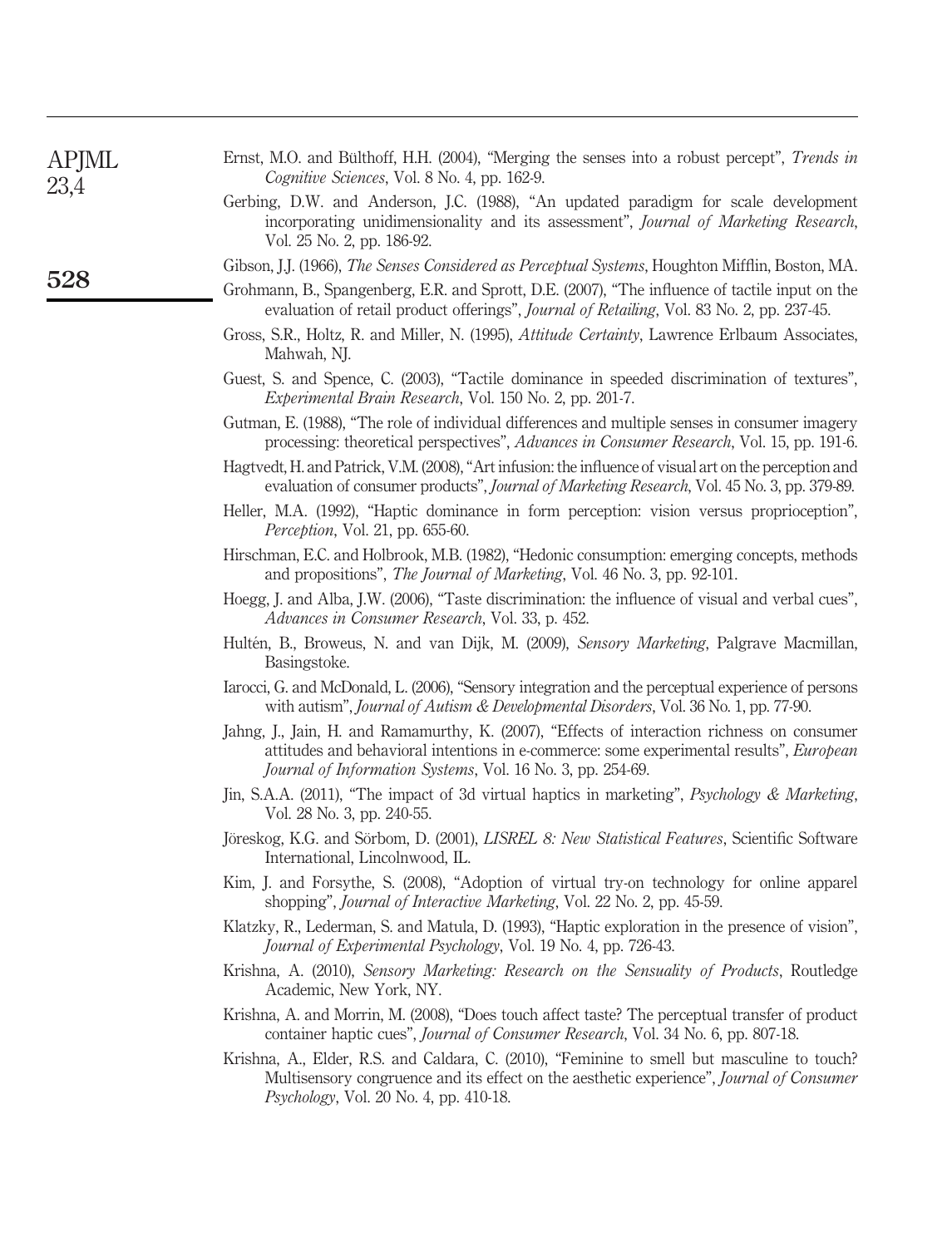- Lederman, S.J., Thorne, G. and Jones, B. (1986), "Perception of texture by vision and touch: multidimensionality and intersensory integration", *Journal of Experimental Psychology*: Human Perception and Performance, Vol. 12 No. 2, pp. 169-80.
- Li, H., Daugherty, T. and Biocca, F. (2003), "The role of virtual experience in consumer learning", Journal of Consumer Psychology, Vol. 13 No. 4, pp. 395-407.
- Lindstrom, M. (2005), Brand Sense: Build Powerful Brands through Touch, Taste, Smell, Sight, and Sound, The Free Press, New York, NY.
- Ludden, G.D.S., Schifferstein, H.N.J. and Hekkert, P. (2009), "Visual-tactual incongruities in products as sources of surprise", Empirical Studies of the Arts, Vol. 27 No. 1, pp. 61-87.
- McCabe, D.B. and Nowlis, S.M. (2003), "The effect of examining actual products or product descriptions on consumer preference", Journal of Consumer Psychology, Vol. 13 No. 4, pp. 431-9.
- Mahlke, S. (2004), "Visual aesthetics and the user experience", Proceedings: The Study of Visual Aesthetics in Human-Computer Interaction, Vol. 8292, pp. 1862-4405.
- Manyam, V.J. (1986), "A psychophysical measure of visual and kinaesthetic spatial discriminative abilities of adults and children", Perception, Vol. 15 No. 3, pp. 313-24.
- Mattila, A.S. and Wirtz, J. (2001), "Congruency of scent and music as a driver of in-store evaluations and behavior", Journal of Retailing, Vol. 77 No. 2, pp. 273-89.
- Morrin, M. and Ratneshwar, S. (2000), "The impact of ambient scent on evaluation, attention, and memory for familiar and unfamiliar brands", *Journal of Business Research*, Vol. 49 No. 2, pp. 157-65.
- Nowlis, S.M. and Shiv, B. (2005), "The influence of consumer distractions on the effectiveness of food-sampling programs", Journal of Marketing Research, Vol. 42 No. 2, pp. 157-68.
- Nunnally, J.C. (1978), Psychometric Theory, 2nd ed., McGraw-Hill, New York, NY.
- Paivio, A. (2007), Mind and Its Evolution: A Dual Coding Theoretical Approach, Lawrence Erlbaum Associates, Inc., Mahwah, NJ.
- Peck, J. and Childers, T.L. (2003), "Individual differences in haptic information processing: the 'need for touch' scale", Journal of Consumer Research, Vol. 30 No. 3, pp. 430-42.
- Peck, J. and Childers, T.L. (2006), "If I touch it I have to have it: individual and environmental influences on impulse purchase", Journal of Business Research, Vol. 59 No. 6, pp. 765-9.
- Peck, J. and Shu, S.B. (2009), "The effect of mere touch on perceived ownership", Journal of Consumer Research, Vol. 36 No. 3, pp. 434-47.
- Peck, J. and Wiggins, J. (2006), "It just feels good: customers' affective response to touch and its influence on persuasion", Journal of Marketing, Vol. 70 No. 4, pp. 56-69.
- Schifferstein, H.N.J. and Cleiren, M. (2005), "Capturing product experiences: a split-modality approach", Acta Psychologica, Vol. 118 No. 3, pp. 293-318.
- Shavitt, S., Lowrey, T.M. and Han, S. (1992), "Attitude functions in advertising: the interactive role of products and self-monitoring", Journal of Consumer Psychology, Vol. 1 No. 4, pp. 337-64.
- Spence, C. and Gallace, A. (2011), "Multisensory design: reaching out to touch the consumer'", Psychology & Marketing, Vol. 28 No. 3, pp. 267-308.
- Venkatesh, A., Joy, A., Sherry, J.F. Jr and Deschenes, J. (2010), "The aesthetics of luxury fashion, body and identify formation", Journal of Consumer Psychology, Vol. 20, pp. 459-70.
- Veryzer, R.W. (1993), "Aesthetic response and the influence of design principles on product preferences", Advances in Consumer Research, Vol. 20 No. 1, pp. 224-8.
- Ward, M.R. and Lee, M.J. (2000), "Internet shopping, consumer search and product branding", Journal of Product & Brand Management, Vol. 9 No. 1, pp. 6-20.

Tactile and visual inputs

529